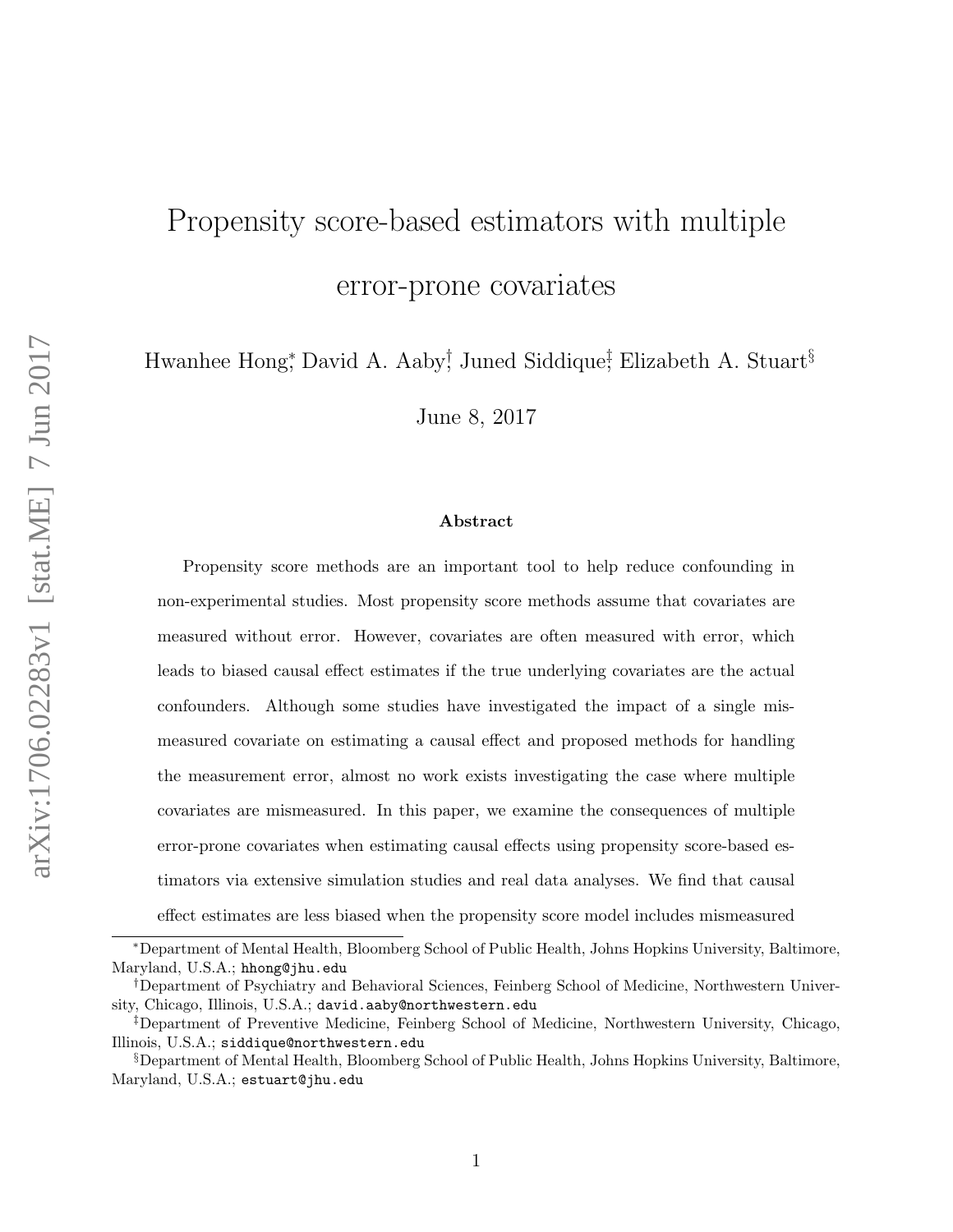covariates whose true underlying values are strongly correlated with each other. However, when the measurement errors are correlated with each other, additional bias is introduced. In addition, it is beneficial to include correctly measured auxiliary variables that are correlated with confounders whose true underlying values are mismeasured in the propensity score model.

Running head: Propensity score estimators with error-prone covariates

## 1 Introduction

In non-randomized epidemiological studies aiming to estimate causal effects, controlling for all potential confounders or covariates is essential to estimate unbiased causal effects. For this, propensity score methods are widely used to balance treatment (or exposure) groups in terms of observed covariates (Rosenbaum and Rubin, 1983). The balance can be achieved properly when we collect all potential confounders and they are measured correctly. If these confounders are measured with error, the resulting estimates may be biased because we cannot directly balance the two groups with respect to the unobserved true confounders (Steiner et al., 2011).

In practice, there is often more than one covariate measured with error. Measurement error in multiple covariates (vs. a single covariate) may yield additional complications when estimating causal effects, especially when the measurement errors themselves are correlated. This measurement error structure can be found in many applications. For example, it is known that self-reported test scores or mental health-related measures may not reflect the true underlying intellectual ability or psychometric profile. It is common that multiple self-reported scores are collected, and they tend to correlate with each other because they are obtained from the same individuals and using the same data collection strategy (e.g., in an in-person interview individuals may tend to systematically report fewer stigmatized behaviors than they actually engage in). In this example, if the unobserved true underlying covariates affect treatment assignment and an outcome (i.e., are confounders), using the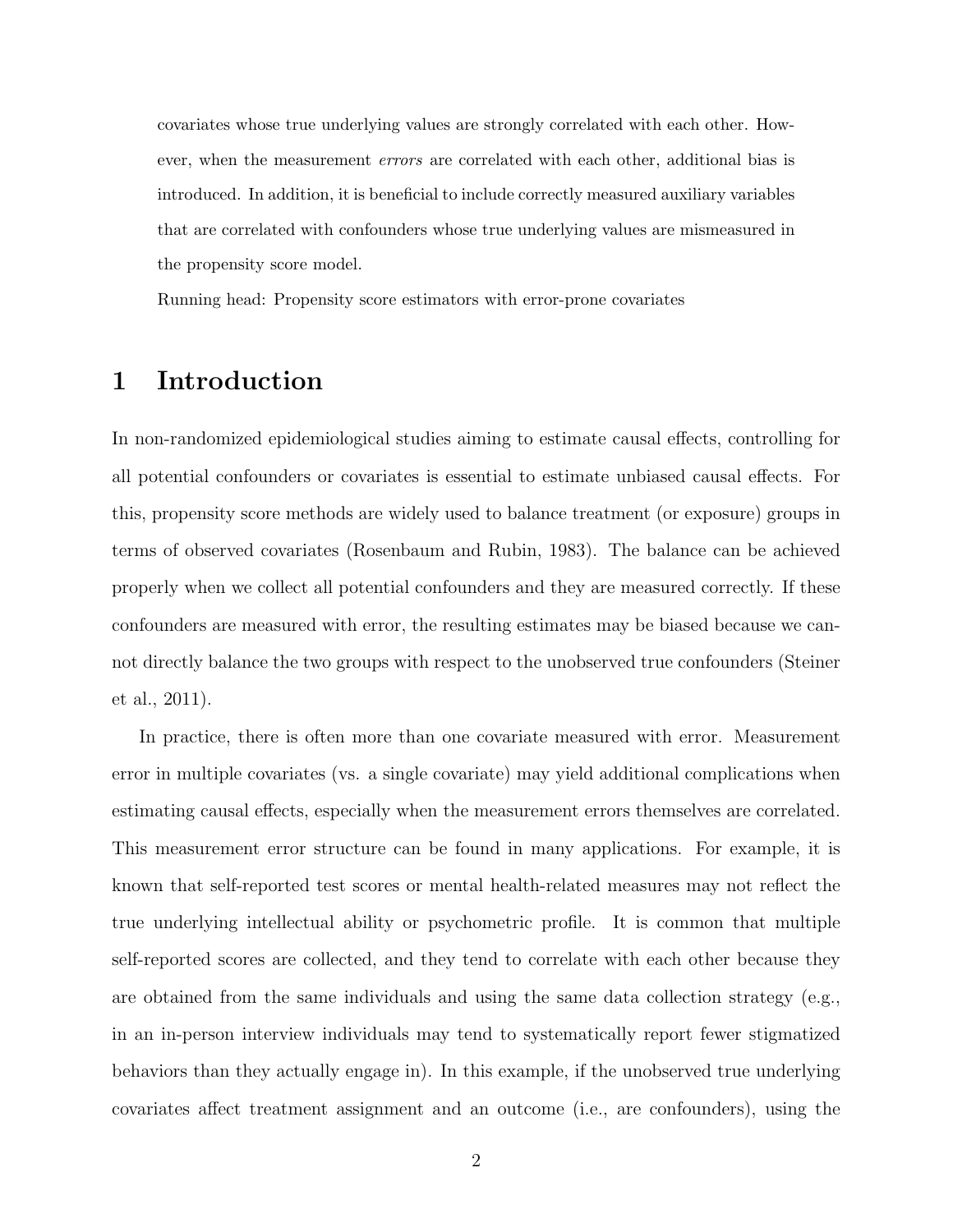self-reported measurements will not remove bias in the effect estimates because they cannot balance treatment groups with respect to the true confounders.

Many propensity score approaches have been developed to handle a single error-prone covariate. Most approaches consider a classical measurement error case where a mismeasured covariate is a noisy yet unbiased version of a true covariate. These include propensity score calibration (Stürmer et al., 2005), corrected propensity score weighting (McCaffrey et al., 2013a), and calibrated propensity scores using multiple imputation (Webb-Vargas et al., 2015). A few approaches have addressed the situation where the measurement error depends on the treatment assignment or another covariate, called differential measurement error (Hong et al., 2016). We found one study investigating the impact of multiple errorprone covariates on a logistic regression model (Fewell et al., 2007). However, that study does not focus on a full causal framework including a step for balancing treatment groups with respect to observed covariates (such as through propensity scores).

In this paper, we assess the impact of multiple error-prone covariates on causal effect estimation, especially when the measurement errors are correlated, using two widely-used propensity score estimators, inverse probability of treatment weighting (IPTW) and double robust (DR) estimators. In addition, we investigate the influence of measurement error in different types of covariates (e.g., covariates associated with the treatment assignment, outcome, or both) on causal effect estimation. The remainder of this paper is structured as follows. Section 2 overviews a general causal framework and the two propensity score-based causal effect estimators. Then, Section 3 provides settings and results of extensive simulation studies, and Section 4 illustrates the impact of error-prone covariates using real data, the Observing Protein and Energy Nutrition (OPEN) Study by Subar et al. (2003). Finally, Section 5 discusses our work and needed future methodological developments.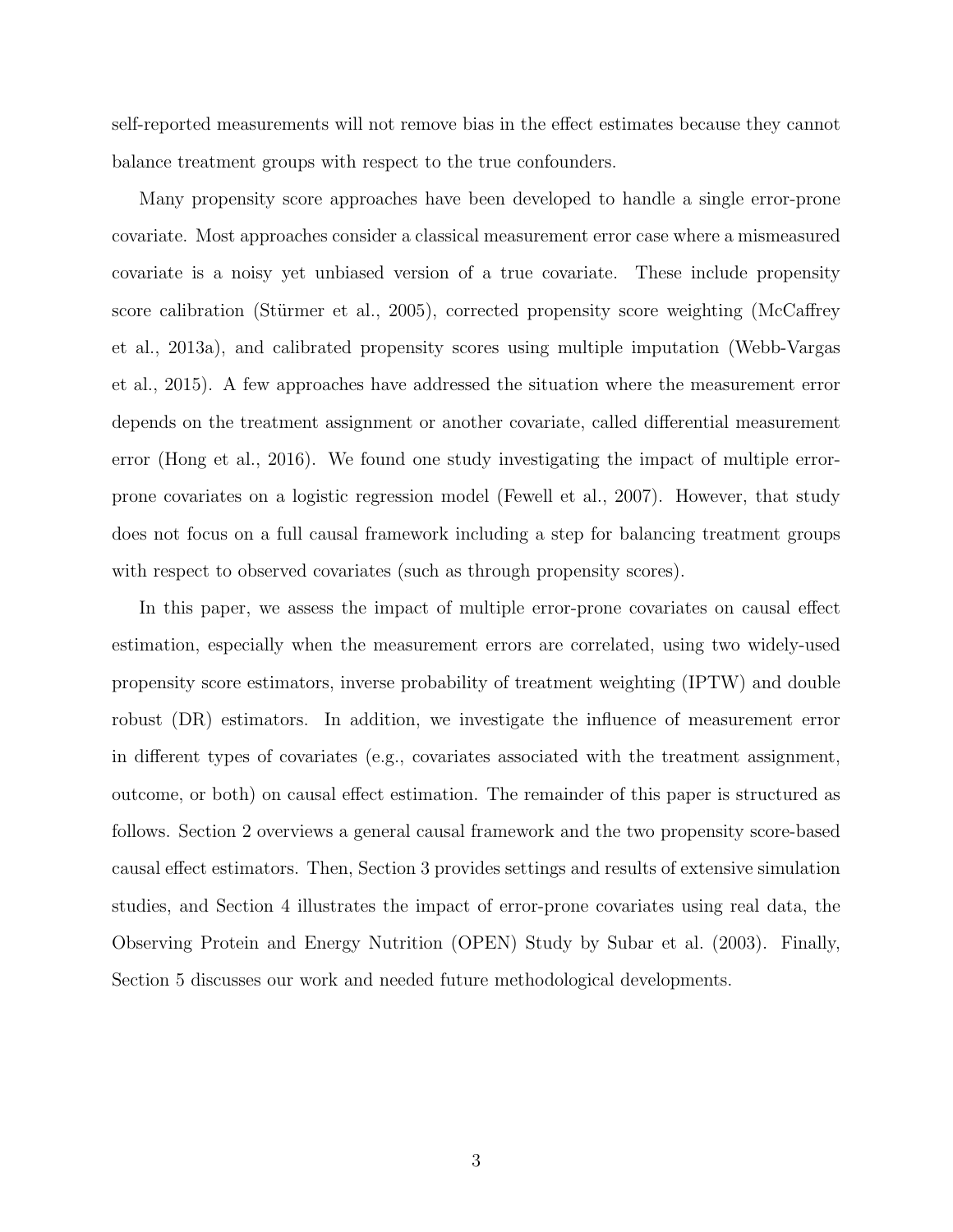## 2 Background and setting

In this paper, we consider a binary treatment assignment  $A(A = 0$  or 1 for untreated or treated, respectively), a continuous outcome Y, continuous true covariates  $\mathbf{X} = (X_1, \dots, X_p)$ . We consider the scenario where **X** is not observed but instead we observe  $\mathbf{W} = (W_1, \dots, W_p)$ which is the mismeasurement of **X**. We assume classical measurement error where  $W_j =$  $X_j + e_j$  and  $e_j \sim N(0, \sigma_{wj}^2)$ , for  $j = 1, \ldots, p$ .

### 2.1 Causal inference framework and assumptions

The research question of interest is to estimate an effect of a treatment  $(A = 1)$  as compared to a comparison condition  $(A = 0)$  on a certain outcome. Our estimand of interest is the average treatment effect (ATE). Following the Rubin causal model (Rubin, 1974), the ATE is defined as  $E(Y(1) - Y(0))$ , where  $Y(A = a)$  is the potential outcome under treatment assignment to a (0 or 1). However, it is not feasible to observe both potential outcomes for an individual. In this paper, we are interested in non-experimental studies, where we simply observe that some people received the treatment and others received the control condition, and the treatment is not randomly assigned.

In non-experimental studies, if all covariates  $(X)$  are correctly measured, the following assumptions are required to identify the ATE. First, there should be no unmeasured confounders, called *ignorablility*,  $Y(A = a) \perp A \mid X$ . Second, the potential outcome under an assigned treatment is consistent with the corresponding observed outcome, called consistency,  $Y(a) = (Y | A = a)$ . Third, there is a non-zero probability of receiving every level of treatment for every combination of values of covariates, called *positivity*,  $0 < P(A = a | \mathbf{X}) < 1$ . An additional assumption is the stable unit treatment value assumption (SUTVA) meaning that one person's treatment assignment does not influence another person's potential outcomes and there is only one version of each treatment (Rubin, 1980).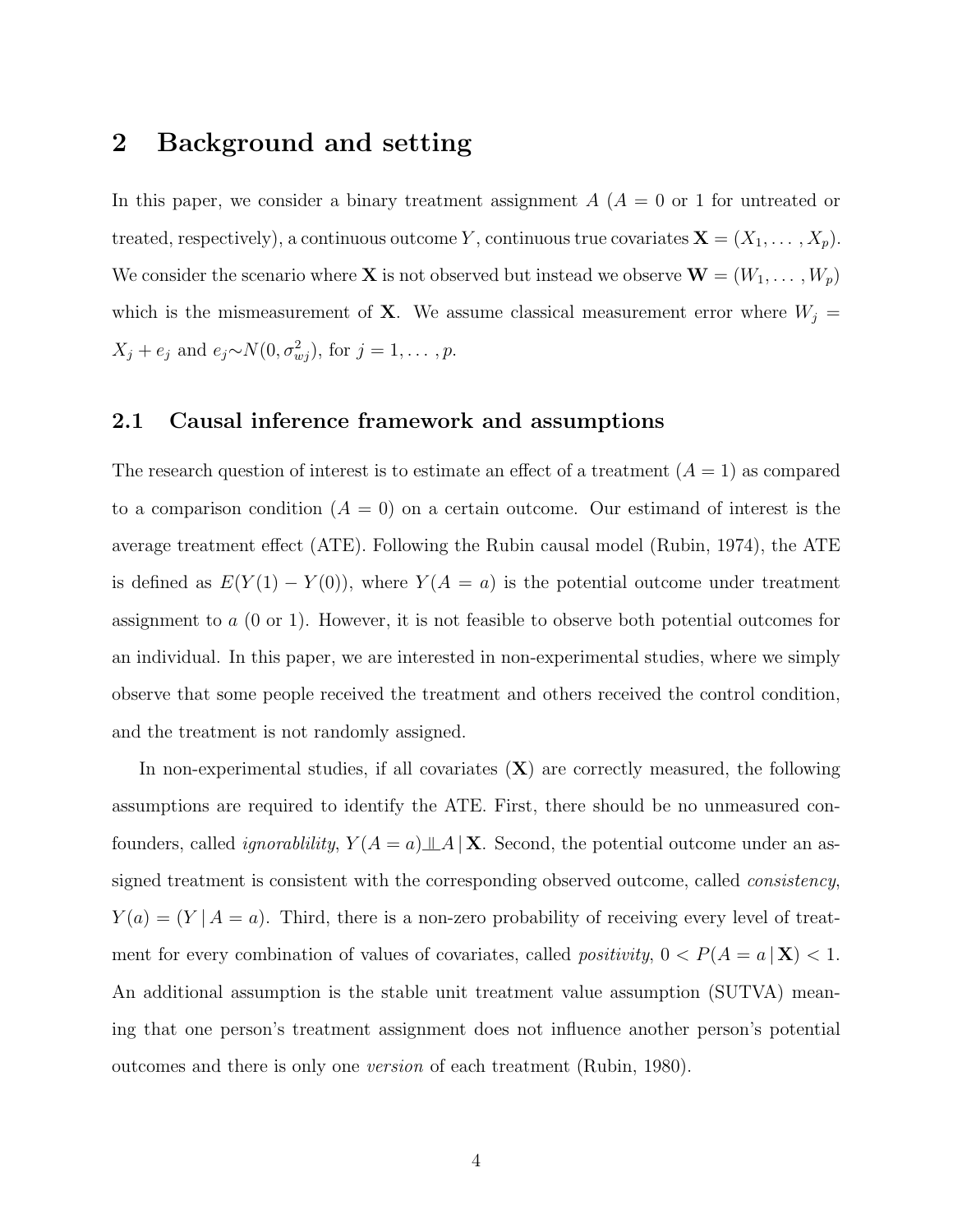### 2.2 Propensity score weighting estimators

To estimate an unbiased causal effect, we should balance treated and untreated groups with respect to the distribution of covariates. Propensity score methods are widely used to calculate balancing scores, functions of which are then sometimes used as weights (Rosenbaum and Rubin, 1983). The propensity score, defined as  $e_i(\mathbf{X}_i) = P(A_i = 1 | \mathbf{X}_i)$  for subject i, is considered a summary score of all observed covariates and helps make the treated and control groups similar by matching, weighting, or subclassification instead of using the full set of covariates (Stuart, 2010). This is usually estimated by fitting a logistic (or probit) regression model. Propensity scores have two key properties that make them useful for causal effect estimation. First, propensity scores balance the treated and control groups with respect to the distribution of all *observed* covariates, such as  $\mathbf{X}_i \perp A_i | e_i(\mathbf{X}_i)$ . Second, if ignorability holds given  $\mathbf{X}_i$  then it also holds given  $e_i(\mathbf{X}_i)$ , that is if  $Y_i(a) \perp \!\!\!\perp A_i | \mathbf{X}_i$  then  $Y_i(a) \perp \!\!\!\perp A_i | e_i(X_i)$ .

The propensity score is a straightforward tool to handle non-random treatment assignment, but it is important to measure covariates correctly when they are associated with both treatment assignment and outcome. If we use mismeasured covariates  $W$  instead of  $X$  when estimating propensity scores, they cannot correctly balance the two groups with respect to X and we would expect a biased ATE estimate. On the other hand, if W is actually the variable associated with both treatment assignment and outcome (e.g., if a teacher used observed test scores to decide on program participation), using W would not yield a biased estimate because ignorability would hold given  $W$ , not  $X$ , in this case.

In this paper, we consider two propensity score weighting estimators: IPTW and DR. We first estimate propensity score  $e_i$  by fitting a logistic regression of A with covariates as predictors, and then calculate individual weights  $w_i = A(1/e_i) + (1 - A)(1/(1 - e_i)).$ The IPTW estimator is a generalization of the Horvitz-Thompson estimator (Horvitz and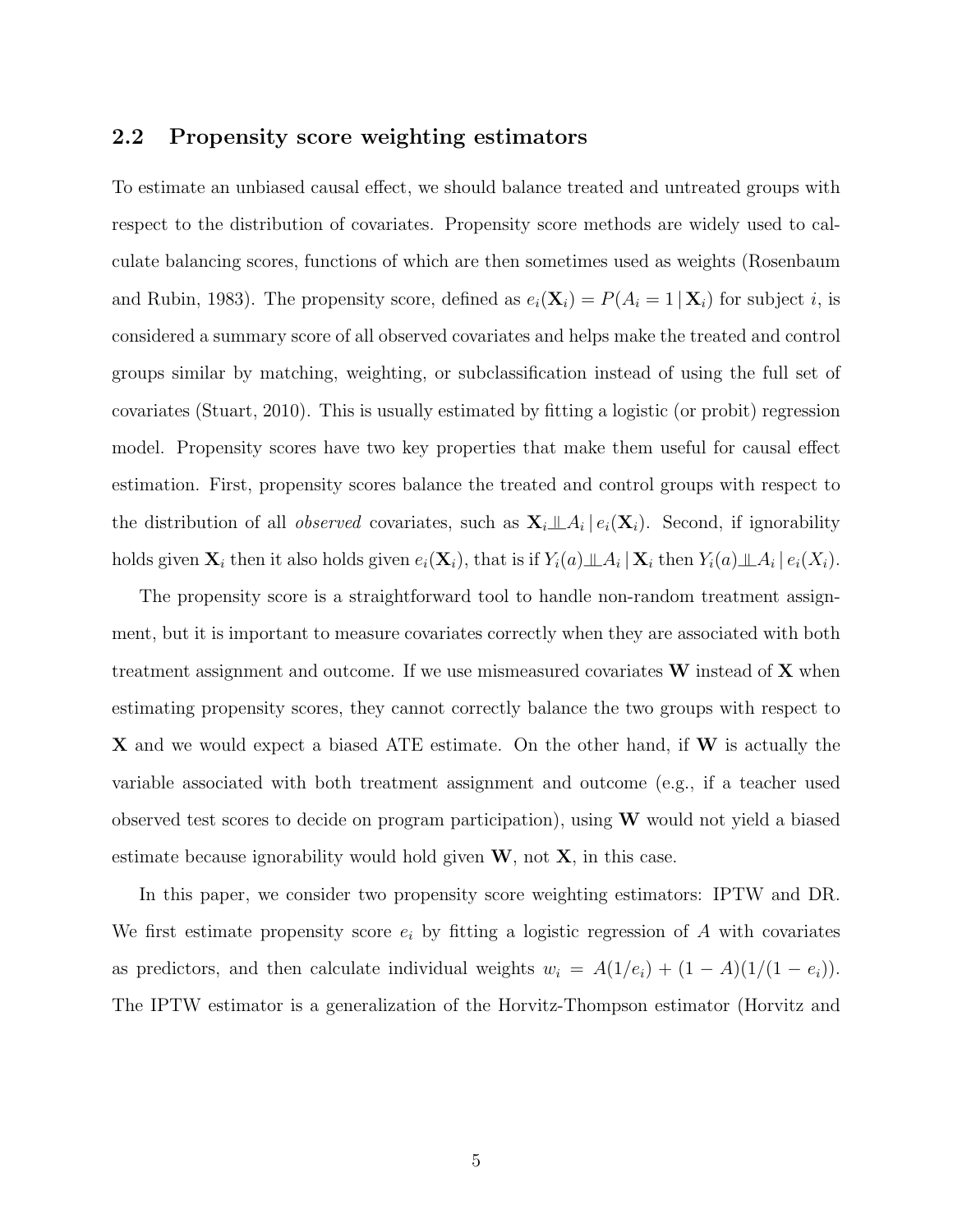Thompson, 1952) and defined as

$$
\widehat{ATE}_{IPTW} = \frac{\sum_{i} w_i A_i Y_i}{\sum_{i} w_i A_i} - \frac{\sum_{i} w_i (1 - A_i) Y_i}{\sum_{i} w_i (1 - A_i)}.
$$

To obtain  $\widehat{ATE}_{IPTW}$  and its standard error, we fit a weighted linear regression model of Y with A as the only predictor using  $w_i$  as weights. The coefficient for A is taken as the effect estimate. We run this outcome model via the survey package in R.

Doubly robust approaches can be used when the propensity score model is likely to be misspecified (Robins et al., 2007). These approaches are alternatives of IPTW because IPTW provides an unbiased estimate only when the propensity score model is correctly specified, while DR provides an unbiased effect estimate when either the propensity score or outcome model is correctly specified. The DR estimator is defined as

$$
\widehat{ATE}_{DR} = n^{-1} \sum_{i} [w_i A_i Y_i - w_i (A_i - e_i) m_{1i}] - n^{-1} \sum_{i} [w_i (1 - A_i) Y_i + w_i (A_i - e_i) m_{0i}],
$$

where  $m_{1i}$  and  $m_{0i}$  are the predicted outcome values from the fitted outcome models  $E(Y | Z =$ 1, X) and  $E(Y | Z = 0, X)$ , respectively. Following McCaffrey et al. (2013b), we obtain a DR estimate similarly for an IPTW estimate via the survey package in R as described above, but we fit an outcome model (the weighted linear regression) including A and all important covariates associated with the outcome as well.

## 3 Simulation studies

Our simulation studies are motivated by those in Pingel and Waernbaum (2016), which studied the efficiency of different propensity score estimators when correlated covariates are observed. We extend the simulation setup to consider measurement error. We consider the implications for methods' performance of two types of correlations: first, when the true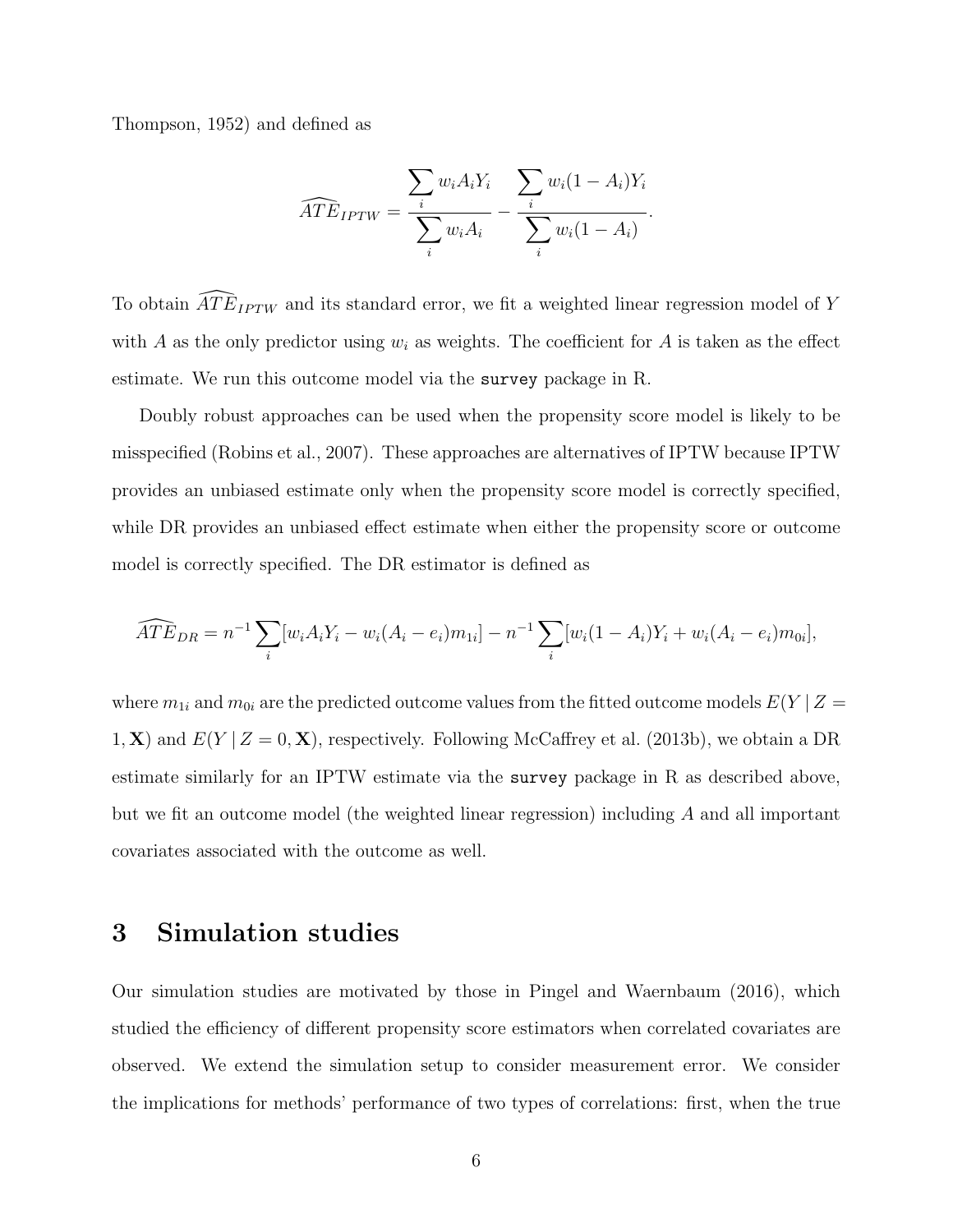underlying covariates  $(X)$  are correlated, and second, when both the underlying covariates and their measurement errors (e) are correlated. Our second simulation study investigates the consequences of measurement error in different types of covariates, such as covariates related to only the outcome or the treatment assignment, or both. In both simulation studies, we assess bias, mean squared error (MSE), and coverage probability of IPTW and DR estimates and compare these properties between when using true covariates  $(X)$  and mismeasured covariates  $(W)$ .

## 3.1 Simulation 1: the impact of correlated covariates and measurement error

#### 3.1.1 Data generating mechanism and parameter setup

Panel (a) of Figure 1 illustrates the data structure we use in Simulation 1. We consider two confounders  $(X_1$  and  $X_2)$  that are correlated with correlation  $\rho^x$  and that are associated with both the treatment assignment and outcome. However, we observe only mismeasured covariates ( $W_1$  and  $W_2$ ) and the measurement errors are correlated (with correlation  $\rho^w$ ). We generate 1000 sets of data where each dataset has 1000 observations under the following distributions:

$$
\begin{pmatrix} X_1 \\ X_2 \end{pmatrix} \sim N \left( \begin{pmatrix} 0 \\ 0 \end{pmatrix}, \begin{pmatrix} 1 & \rho^x \\ \rho^x & 1 \end{pmatrix} \right)
$$

$$
logit(P(A = 1 | \mathbf{X})) = \alpha_0 + \alpha_1 X_1 + \alpha_2 X_2
$$
(1)

$$
Y \mid A, \mathbf{X} \sim N(\beta_0 + \tau A + \beta_1 X_1 + \beta_2 X_2, 1). \tag{2}
$$

Then, we generate  $W_p = X_p + e_p$  for  $p = 1, 2$ , where

$$
\begin{pmatrix} e_1 \\ e_2 \end{pmatrix} \sim N \left( \begin{pmatrix} 0 \\ 0 \end{pmatrix}, \begin{pmatrix} \sigma_{w_1}^2 & \sigma_{w_1} \sigma_{w_2} \rho^w \\ \sigma_{w_1} \sigma_{w_2} \rho^w & \sigma_{w_2}^2 \end{pmatrix} \right).
$$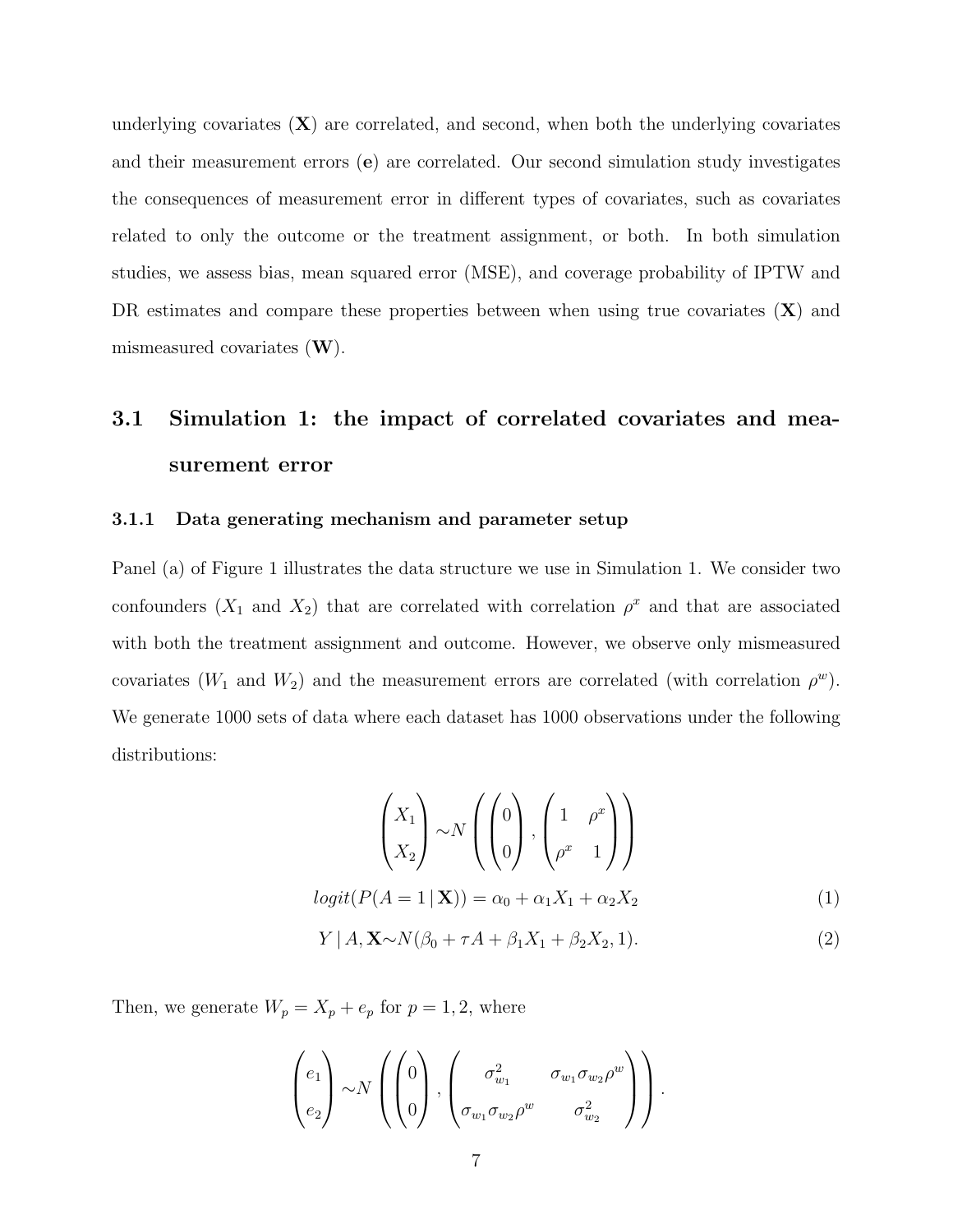We consider classical measurement error where the measurement errors are pure noise and not associated with the treatment assignment or the outcome. We define the reliability of a mismeasured covariate as  $Var(X_p)/Var(W_p) = 1/(1 + \sigma_{w_p}^2)$ , where a smaller reliability value indicates a noisier  $W_p$ . For the true data generating models, we consider four different values for  $\rho^x$  and  $\rho^w$ :  $\rho^x = 0.0, 0.3, 0.6,$  or 0.9 and  $\rho^w = 0.0, 0.2, 0.5,$  or 0.8. We set  $\sigma_{w_p}^2$  to be 1, 0.43, or 0.1 resulting in corresponding reliabilities of 0.5, 0.7, and 0.9, respectively.

We set the true coefficients,  $\boldsymbol{\alpha}$ ,  $\tau$ , and  $\boldsymbol{\beta}$ , where  $\boldsymbol{\alpha} = (\alpha_0, \alpha_1, \alpha_2)^T$  and  $\boldsymbol{\beta} = (\beta_0, \beta_1, \beta_2)^T$ , in Equations (1) and (2) in order to make simulated datasets under all different scenarios with different  $\rho^x$  settings have the same amount of *total confounding*. The total confounding is defined as the bias of a treatment effect estimate when excluding covariates that should be controlled for. As our simulation settings assume a linear relationship between the covariates and the outcome, the total confounding (see Appendix 1 for the derivation) is calculated as

$$
\sum_{p=1}^{2} \beta_p [E(X_p \mid A=1) - E(X_p \mid A=0)]. \tag{3}
$$

Here, given  $Var(X_p) = 1$ ,  $E(X_p | A = 1) - E(X_p | A = 0)$  is the standardized mean difference, a metric measuring a covariate imbalance between treatment groups. In addition, this is a function of  $\rho^x$  so that the imbalance increases as  $\rho^x$  increases given fixed positive  $\alpha$  values. Note that the total confounding is not a function of  $\rho^x$ . When the total confounding is large we would naturally expect a large bias in an ATE estimate. Therefore, we need to set the true  $\alpha$  and  $\beta$  values carefully so that all simulated data under different settings contain the same amount of total confounding; otherwise differences in performance due to different values of  $\rho^x$  may be partially due to different amounts of total confounding rather than due to  $\rho^x$  itself. Thus, controlling the total confounding helps us more accurately assess the impact of correlation between true covariates on the ATE estimates when using mismeasured covariates. Table 1 shows the set up for  $\alpha$ ,  $\tau$ , and  $\beta$ . We fix  $\tau = 2$ , that is the true ATE is 2, and  $\boldsymbol{\beta} = (0, 1, 1)^T$ . Then we select  $\boldsymbol{\alpha}$  values providing the total confounding closest to 1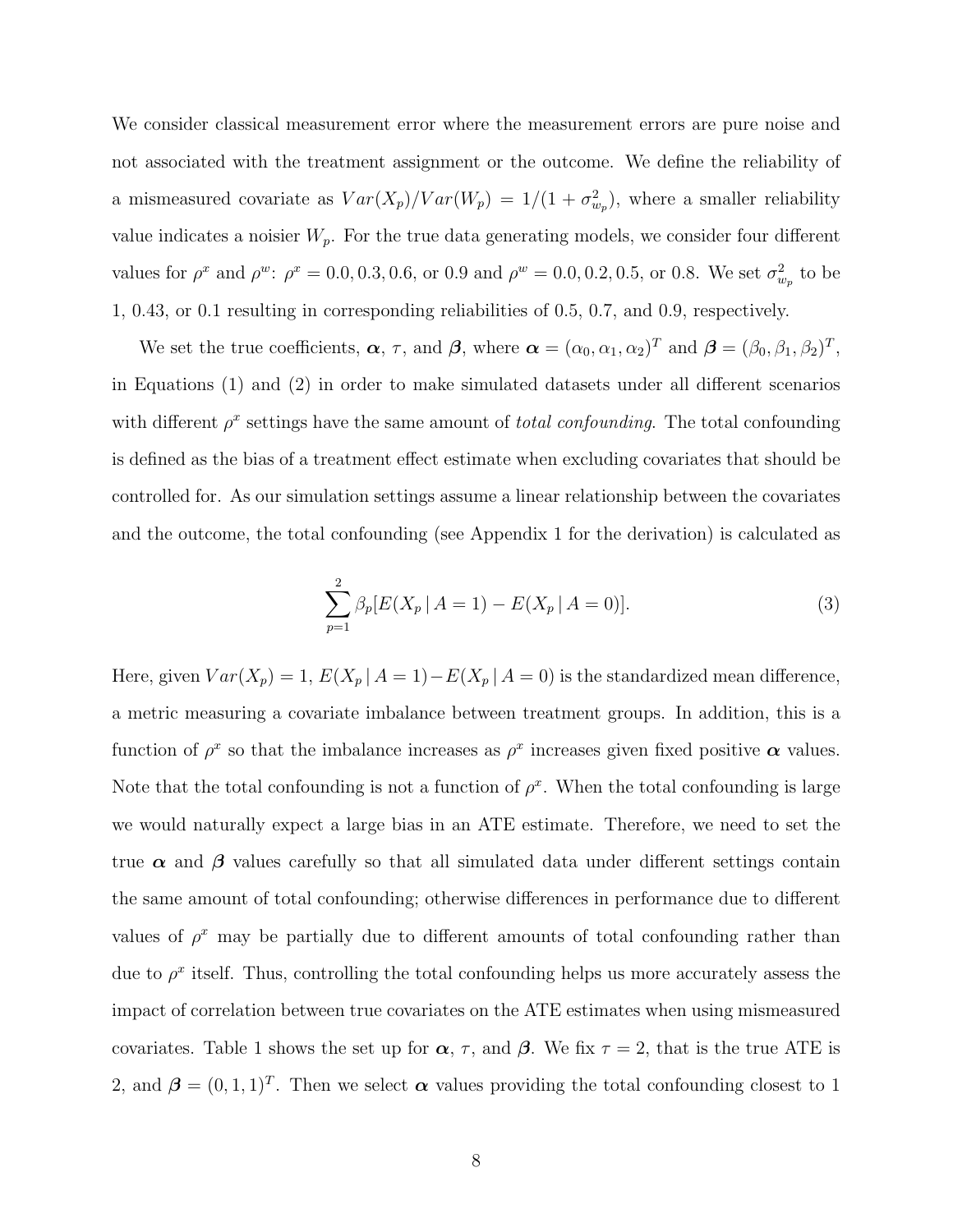for different  $\rho^x$ . These parameter setups result in approximately half the observations being assigned to the treated group.

In our simulation studies, we consider only positive values for  $\rho^x$ ,  $\rho^w$ ,  $\alpha$ , and  $\beta$  for two reasons. First, a negative  $\rho^x$  produces a much smaller standardized mean difference than a positive  $\rho^x$ . In addition, opposite signs for  $\beta_1$  and  $\beta_2$  could produce a total confounding close to zero because the standardized mean differences of  $X_1$  and  $X_2$  can be canceled out in (3). That is, a negative correlation between true covariates or their opposite relationship to the outcome could cancel out biases from  $X_1$  and  $X_2$ . As a result, it is hard to find proper positive  $\alpha$  values satisfying the total confounding we look for with a negative  $\rho^x$  and mixed signs in elements of  $\beta$ . Second, a negative  $\rho^x$  can become positive by multiplying one of the covariates by -1. Similarly, different signs between  $\alpha_1$  and  $\alpha_2$  can be changed into the same sign by multiplying one of the covariates by -1. To illustrate this, Figure A.1 in Appendix 2 shows that there is the same amount of bias in ATE estimates (and total confounding as well) when  $\rho^x$  is negative and  $\alpha_1 = \alpha_2$  and when  $\rho^x$  is positive and  $\alpha_1 = -\alpha_2$ .

### 3.1.2 Results

Figure 2 examines the case where there is correlation between the X's themselves, but not between the measurement error  $(\rho^w = 0)$  and shows the bias, MSE, and confidence interval coverage rates of nominal 95% intervals (called coverage probability) of four estimates: IPTW and DR with **X** or **W**, denoted by IPTW( $X_1$ ,  $X_2$ ), IPTW( $W_1$ ,  $W_2$ ), DR( $X_1$ ,  $X_2$ ), and  $DR(W_1, W_2)$ . The three windows in each panel are for different reliability settings, 0.5, 0.7, or 0.9. In Panel (a), as expected, IPTW and DR estimators with  $X$  produce no bias. Using W yields biased estimates and the bias decreases as reliability becomes close to 1. Given a reliability value, biases for IPTW $(W_1, W_2)$  and  $DR(W_1, W_2)$  are almost identical (hence the lines overlap), and decrease as  $\rho^x$  increases. This shows that bias induced from measurement error can be reduced when the true covariates are highly correlated. The same trend is observed in terms of MSE in Panel (b). In Panel (c), the coverage probabilities of both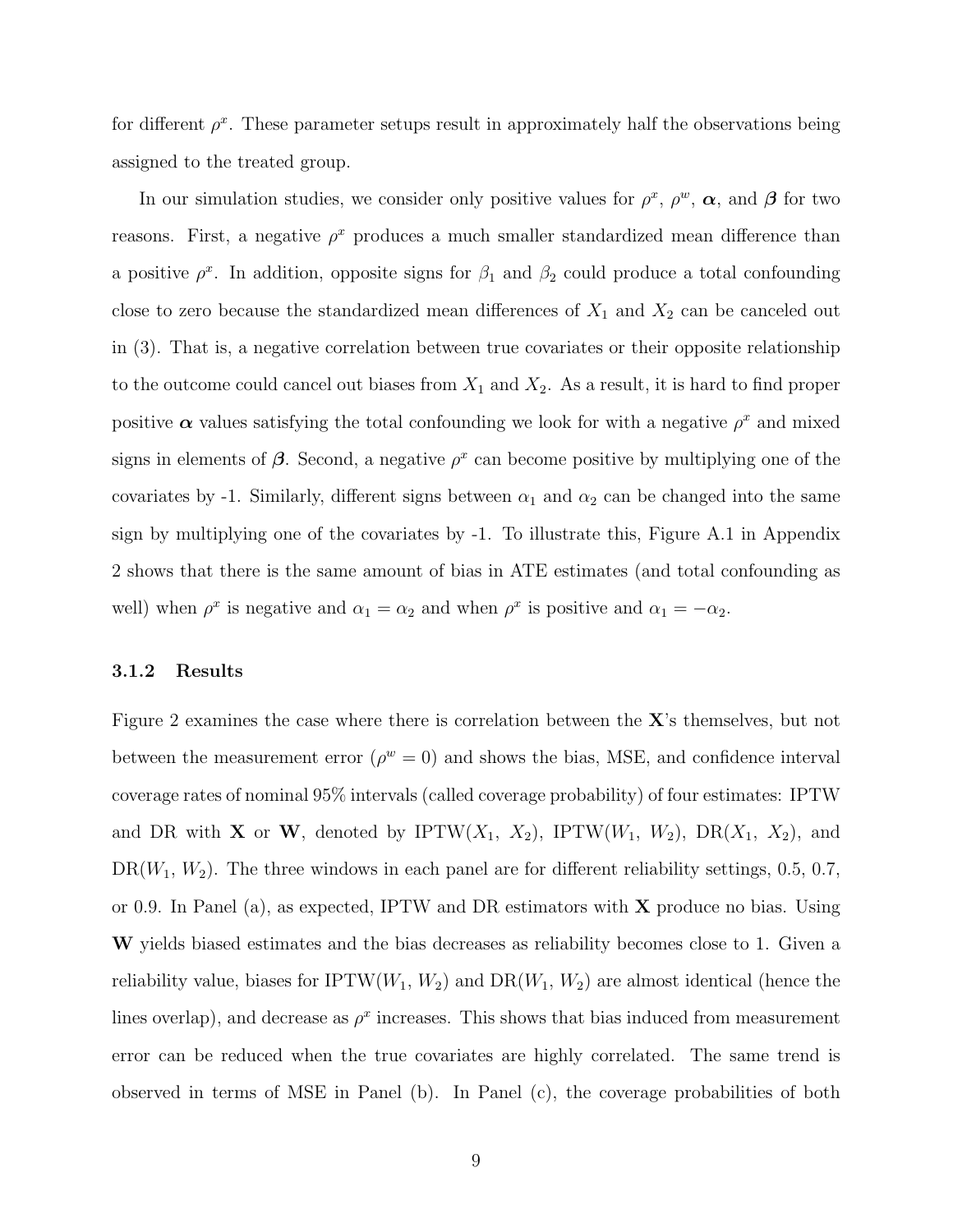estimates using W increase as the correlation between  $X_1$  and  $X_2$  increases and reliability is close to 1. However, IPTW always provides higher coverage probability than DR. Even when we use **X**, the coverage probability of IPTW( $X_1$ ,  $X_2$ ) is 1, while that of DR( $X_1$ ,  $X_2$ ) is around 0.95.

Now turning to the case where  $X_1$  and  $X_2$  are correlated and  $e_1$  and  $e_2$  are correlated, Figure 3 shows the bias, MSE, and coverage probability of  $IPTW(W_1, W_2)$ . Here, we show results when reliability is 0.7. Bias and MSE increase and coverage probability decreases as the correlation between measurement errors increases, fixing the correlation between true covariates (see the y-axis from front to back). Although we found that the correlation between true covariates helps obtain a better estimate above, the correlation between measurement errors has a negative impact on effect estimation. The additional non-zero  $\rho^w$  makes the propensity score weights estimated using  $W$  deteriorate their role of balancing treatment groups with respect to the true covariates, compared to the case when  $\rho^w = 0$ . This results in additional bias due to the measurement error correlation and it increases as  $\rho^w$  becomes larger.

## 3.2 Simulation 2: implications of measurement error in different types of covariates

### 3.2.1 Data generating mechanism and parameter setup

In Simulation 2 we investigate how much measurement errors affect the estimates when the true covariates are not all true confounders and are actually a combination of a confounder and variables related to only the outcome or only the treatment assignment. Panel (b) of Figure 1 shows the data structure of interest. It includes three covariates: (1)  $X_1$  related to both A and Y (i.e., confounder), (2)  $X_2$  related to only Y, and (3)  $X_3$  related to only A. Here, we assume that  $X_2$  and  $X_3$  are not correlated.

We generate 1000 sets of data where each dataset has 1000 observations under the fol-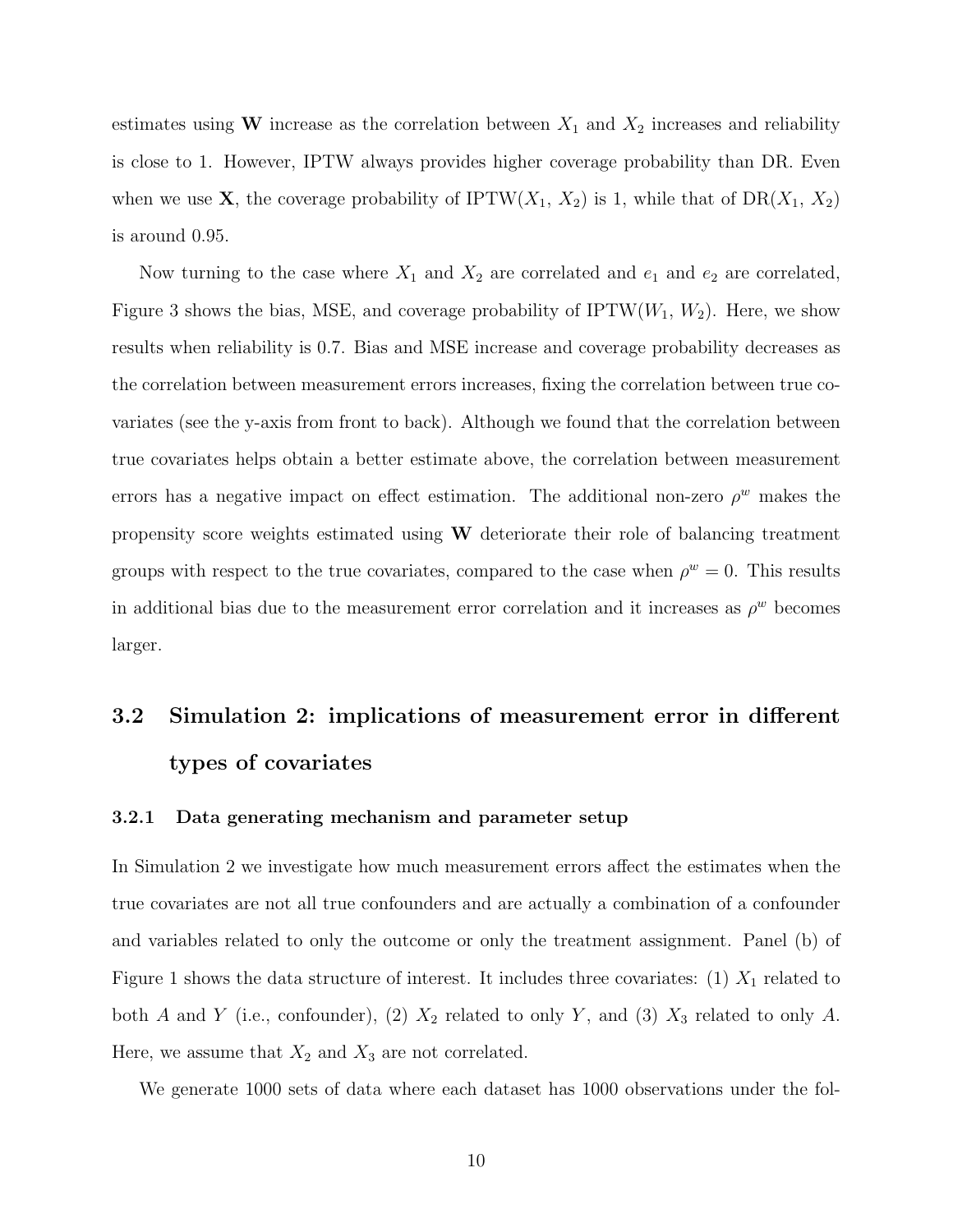lowing distributions:

$$
\begin{pmatrix} X_1 \\ X_2 \\ X_3 \end{pmatrix} \sim N \left( \begin{pmatrix} 0 \\ 0 \\ 0 \end{pmatrix}, \begin{pmatrix} 1 & \rho_{12}^x & 0 \\ & 1 & 0 \\ & & 1 \end{pmatrix} \text{ or } \begin{pmatrix} 1 & 0 & \rho_{13}^x \\ & 1 & 0 \\ & & 1 \end{pmatrix} \right)
$$
(4)

$$
logit(P(A = 1 | \mathbf{X})) = \alpha_0 + \alpha_1 X_1 + \alpha_2 X_2 + \alpha_3 X_3
$$
\n(5)

$$
Y | A, \mathbf{X} \sim N(\beta_0 + \tau A + \beta_1 X_1 + \beta_2 X_2 + \beta_3 X_3, 1).
$$
 (6)

.

In this simulation, we consider two cases: (1)  $\rho_{13}^x = 0$  and (2)  $\rho_{12}^x = 0$ , and the two corresponding covariance matrices are in (4). In Equation (5),  $\alpha_2$  is always set to zero because  $X_2$  is not related to the treatment assignment. Similarly,  $\beta_3$  in (6) is always zero because  $X_3$  is not related to the outcome.

Now, we generate  $W_p = X_p + e_p$  for  $p = 1, 2, 3$ , where

$$
\begin{pmatrix} e_1 \\ e_2 \\ e_3 \end{pmatrix} \sim N \left( \begin{pmatrix} 0 \\ 0 \\ 0 \\ 0 \end{pmatrix}, \begin{pmatrix} \sigma_{w_1}^2 & \sigma_{w_1} \sigma_{w_2} \rho_{12}^w & 0 \\ & \sigma_{w_2}^2 & 0 \\ & & \sigma_{w_3}^2 \end{pmatrix} \text{ or } \begin{pmatrix} \sigma_{w_1}^2 & 0 & \sigma_{w_1} \sigma_{w_3} \rho_{13}^w \\ & \sigma_{w_2}^2 & 0 \\ & & & \sigma_{w_3}^2 \end{pmatrix} \right)
$$

Again, we assume that  $e_2$  and  $e_3$  are also not correlated just like  $X_2$  and  $X_3$ .

For the true parameter setup, we set  $\sigma_{w_p}^2$  to be 1, 0.43, or 0.1 as we do in Simulation 1. When  $\rho_{13}^x = 0$ , we consider  $\rho_{12}^x = 0.0, 0.3, 0.6,$  or 0.9, and  $\rho_{12}^w = 0.0, 0.2, 0.5,$  or 0.8. Similarly, when  $\rho_{12}^x = 0$ , we consider  $\rho_{13}^x = 0.0, 0.3, 0.6$ , or 0.9, and  $\rho_{13}^w = 0.0, 0.2, 0.5$ , or 0.8. Table 2 shows the set up for  $\alpha$ ,  $\tau$ , and  $\beta$  to satisfy that the total confounding are the same across all different settings. When  $\rho_{13}^x = 0$ , we fix  $\alpha$  and vary  $\beta$  because varying  $\alpha$  does not affect the total confounding as  $X_1$  and  $X_3$  are not correlated and  $X_2$  has nothing to do with the treatment assignment. On the other hand, we follow fixing  $\beta$  and varying  $\alpha$  when  $\rho_{12}^x = 0$ as this case is similar to Simulation 1. These parameters result in approximately half of the observations being assigned to the treated group.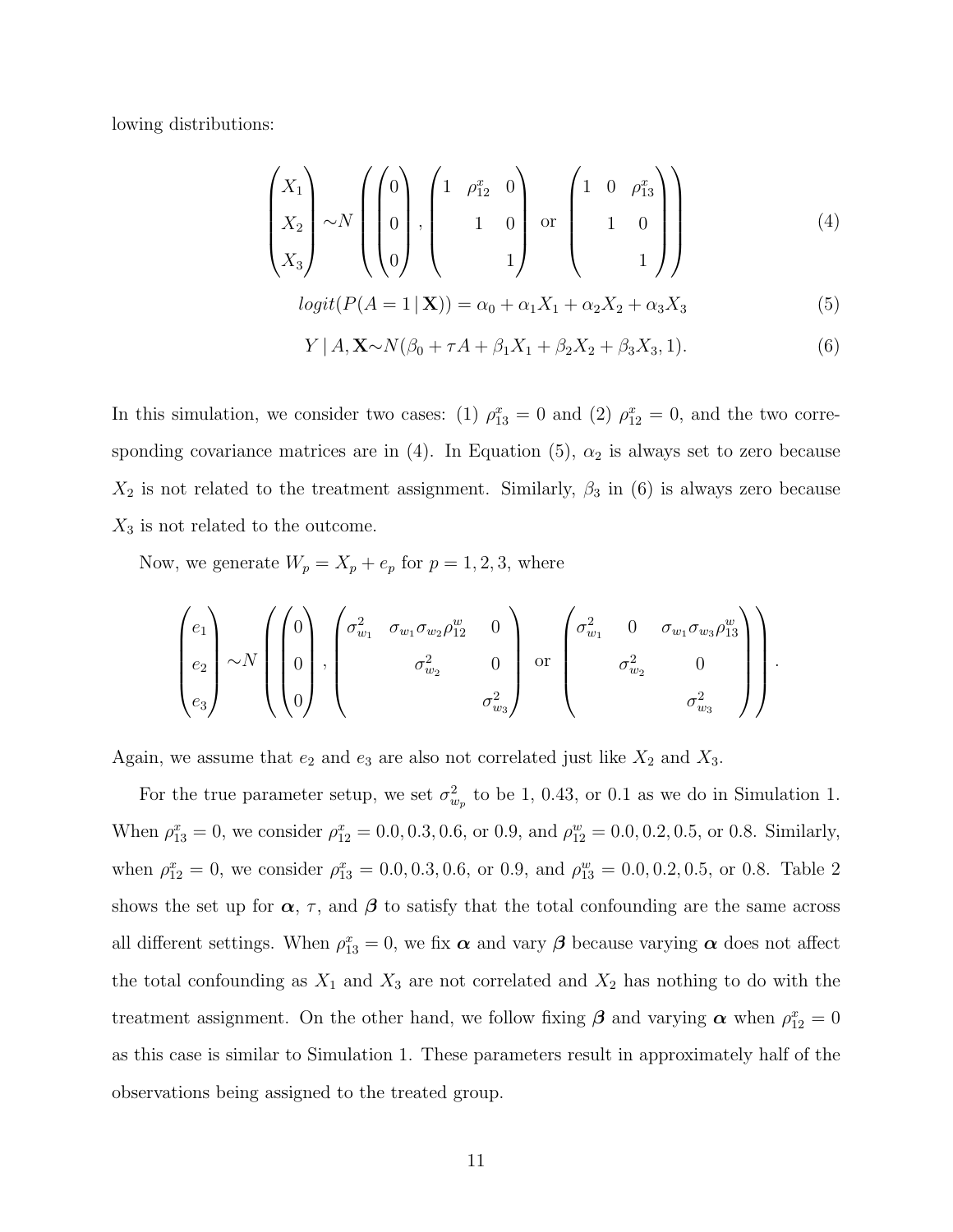We compare 9 estimates for each IPTW and DR including different sets of covariates: (1)  $\{X_1, X_2\}$ , (2)  $\{X_1, X_2, X_3\}$ , (3)  $\{X_1, W_2, X_3\}$ , (4)  $\{X_1, X_2, W_3\}$ , (5)  $\{X_1, W_2, W_3\}$ , (6)  $\{W_1, X_2, X_3\}$ , (7)  $\{W_1, X_2, W_3\}$ , (8)  $\{W_1, W_2, X_3\}$ , and (9)  $\{W_1, W_2, W_3\}$ .

### 3.2.2 Results

For Simulation 2, we do not report DR estimates because they provide similar patterns we observed in Simulation 1: DR estimates give almost identical bias and MSE, but a bit lower coverage probabilities than IPTW estimates. In addition, we report results only when there is no correlation between measurement errors (i.e.,  $\rho_{12}^w$  and  $\rho_{13}^w$  are zero) because correlations between measurement errors yield the same patterns we observed in Figure 3 (results not shown).

Figure 4 displays bias, MSE, and coverage probability of 9 IPTW estimates when  $\rho_{13}^x = 0$ , but  $\rho_{12}^x \neq 0$ . Three windows in each panel are for different reliability settings, 0.5, 0.7, or 0.9. The overall trend is similar as that of Simulation 1 such that bias and MSE (coverage probability) of estimates based on mismeasured covariates decrease (increases) as  $X_1$  and  $X_2$  become highly correlated.

In all three panels, we categorize the 9 estimates into three groups: (1) no bias, MSE, and almost perfect coverage, (2) relatively moderate bias, MSE, and coverage probability, and (3) high bias and MSE with low coverage probability. Note that the last two groups behave similarly when reliability is 0.9 (so many lines overlap). Group 1 contains  $\text{IPTW}(X_1,$  $X_2$ ), IPTW( $X_1$ ,  $X_2$ ,  $X_3$ ), IPTW( $X_1$ ,  $X_2$ ,  $W_3$ ), IPTW( $X_1$ ,  $W_2$ ,  $X_3$ ), and IPTW( $X_1$ ,  $W_2$ ,  $X_3$ ). Group 2 contains IPTW( $W_1, X_2, X_3$ ) and IPTW( $W_1, X_2, W_3$ ), and Group 3 contains IPTW( $W_1, W_2, X_3$ ), IPTW( $W_1, W_2, W_3$ ), and IPTW( $W_1, W_2$ ). There are common covariates included in each group. Group 1 (the best performing methods) always includes  $X_1$ , Group 2 (moderate performing methods) includes  $W_1$  and  $X_2$ , and Group 3 (poorly performing methods) includes  $W_1$  and  $W_2$ . As Group 1 yields no bias, as expected, this shows that including the correctly measured confounder  $X_1$  is the key factor to obtain unbiased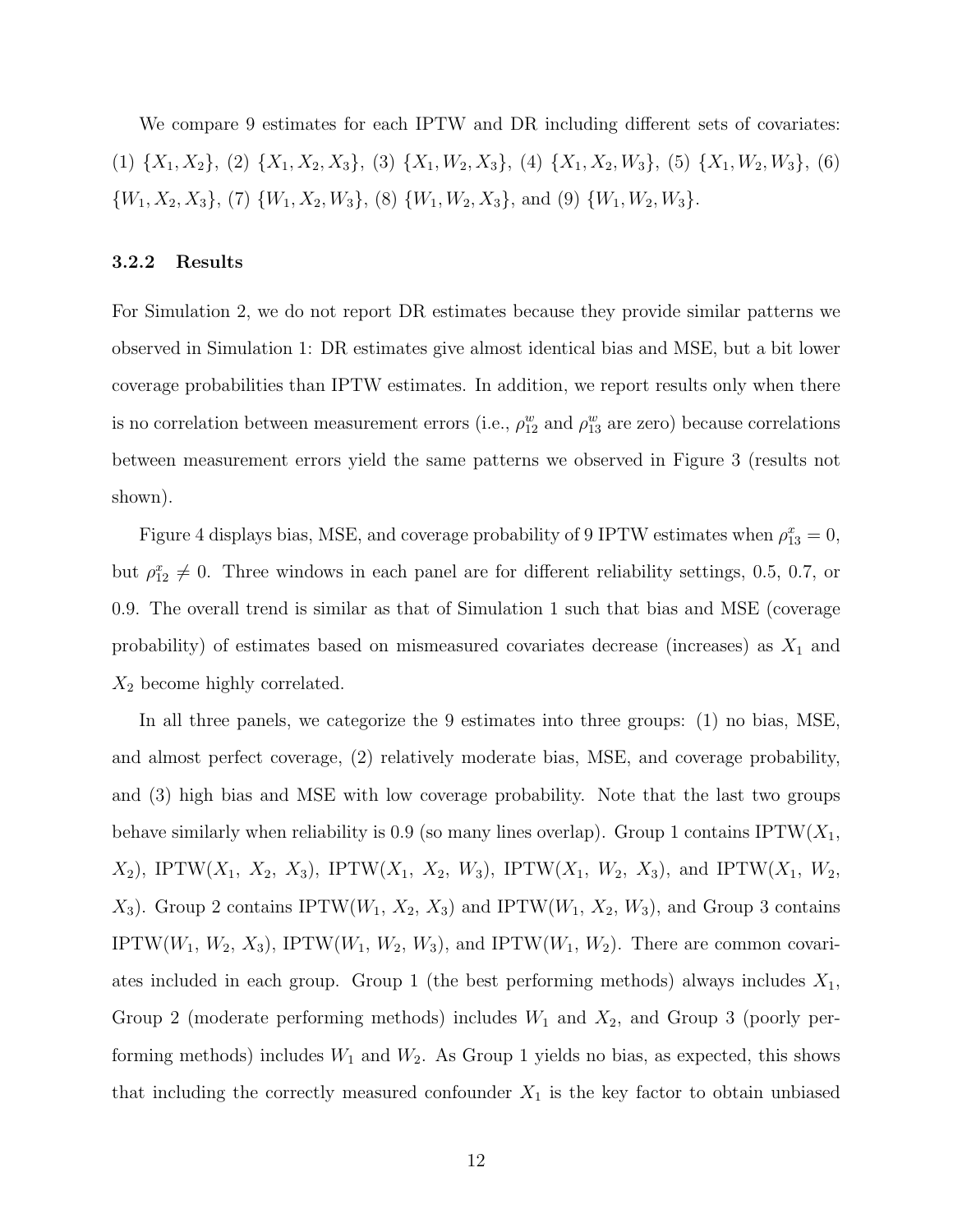estimates. When  $X_1$  is included, adding  $X_3$  or  $W_3$  and whether  $X_2$  is measured correctly or not does not affect estimation performance. When  $X_1$  is mismeasured, having  $X_2$ , which is associated with the outcome and correlated with  $X_1$ , helps obtain less biased estimates (bias and MSE in Group 2 are smaller than in Group 3). In Group 2, whether  $X_3$  is measured correctly or not does not affect estimation performance. In Group 3, IPTW( $W_1, W_2, X_3$ ) gives slightly larger bias and MSE than IPTW( $W_1, W_2$ ), showing that including  $X_3$  or  $W_3$ neither of which is associated with the outcome and not correlated with  $X_1$  does not help reduce bias and MSE.

Figure 5 shows IPTW estimates when  $\rho_{12}^x$  is zero, but  $\rho_{13}^x$  is not. We can now see four groups, the same three groups above and Group 4 showing the same amount of bias, MSE, and coverage probability regardless of  $\rho_{13}^x$ . Group 1 contains IPTW( $X_1, X_2$ ), IPTW( $X_1, X_2$ ),  $X_3$ , IPTW( $X_1, X_2, W_3$ ), IPTW( $X_1, W_2, X_3$ ), and IPTW( $X_1, W_2, X_3$ ). Group 2 contains IPTW( $W_1$ ,  $X_2$ ,  $X_3$ ) and IPTW( $W_1$ ,  $W_2$ ,  $X_3$ ), Group 3 contains IPTW( $W_1$ ,  $X_2$ ,  $W_3$ ) and IPTW( $W_1$ ,  $W_2$ ,  $W_3$ ), and Group 4 contains IPTW( $W_1$ ,  $W_2$ ). As we observed above, all estimates in the first group commonly include  $X_1$  while the other estimates include  $W_1$ . When  $X_1$  and  $X_3$  are correlated and  $X_1$  is mismeasured, Group 2 provides smaller bias and MSE than Group 3, showing that it is important to include correctly measured  $X_3$ . Estimates in Group 4 are not affected by the correlation between  $X_1$  and  $X_3$  because neither  $X_3$  nor  $W_3$  that are associated  $X_1$  is included in the estimation.

## 4 OPEN data analysis

We now investigate the difference in estimates when using true and mismeasured covariates via a real data example. We use the OPEN study (Subar et al., 2003), which aimed to assess dietary measurement error in energy and protein intakes using two commonly used self-reported dietary instruments: the 24-hour dietary recall (24HR) and the food frequency questionnaire (FFQ). This study also measured biomarkers of these intakes using doubly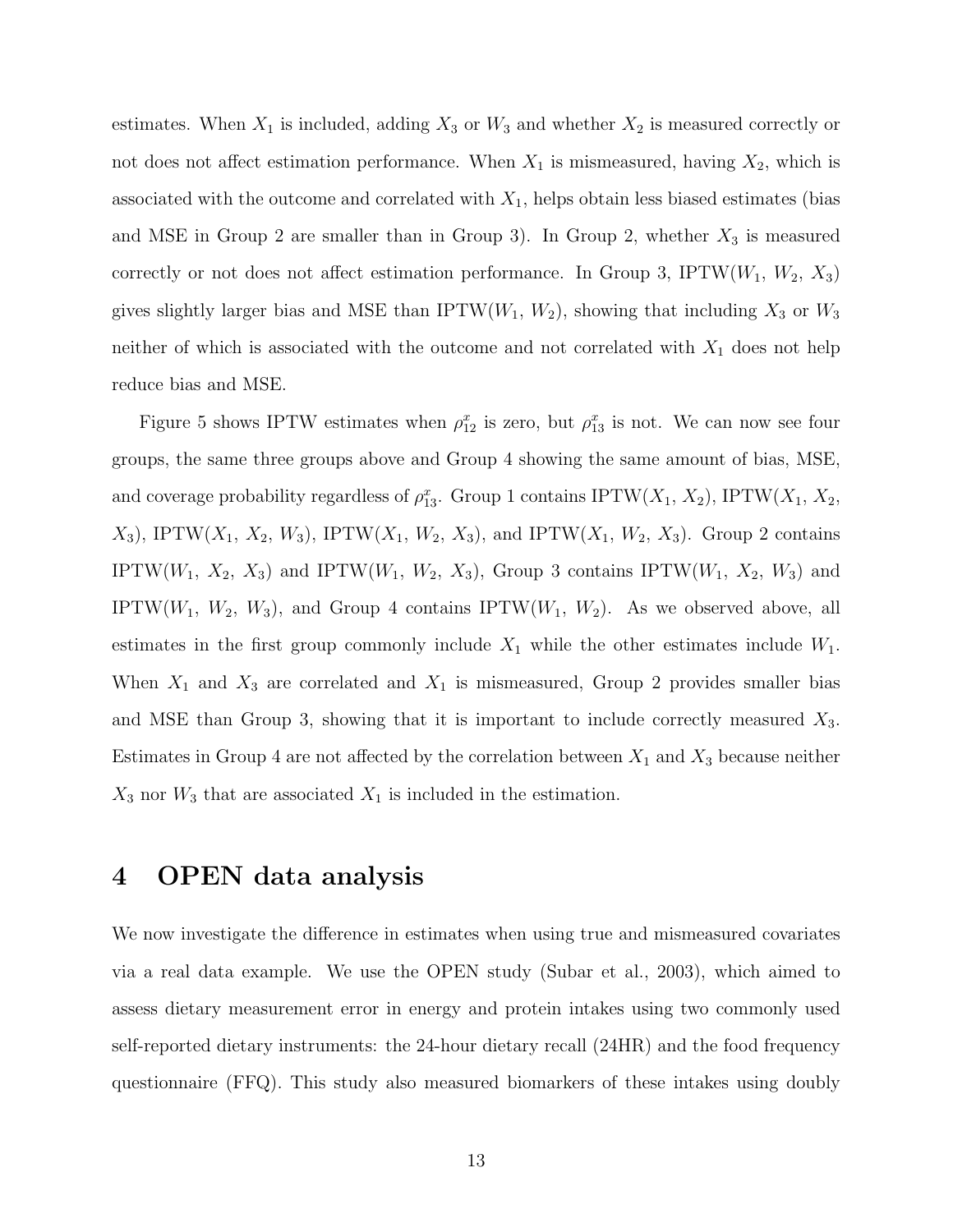labeled water and urinary nitrogen and compared measurement error between biomarkers (gold standard) and the two self-reported measurements.

Using the OPEN data, we study the relationship between smoking status (ever smoked or not) and BMI adjusting for two confounders: energy and protein intake. In this way the data example follows Figure 1 (a). We conduct these analyses for females  $(N = 223)$  and males  $(N = 261)$  separately, because average energy and protein intake per day are different by gender and the associations of interest may vary as well.

We estimate the ATE using (1) biomarkers (the "true" values), and two mismeasured versions: (2) 24HR measurements, and (3) FFQ measurements of energy and protein intakes. We use log-transformed energy and protein intakes. Figures A.2 and A.3 in Appendix 2 show scatter plots of biomarkers and the two self-reported measurements to give a sense for the extent of the measurement error. FFQ measurements tend to under-report both energy and protein intakes as compared with the 24HR measurements. Table 3 shows reliability of selfreported energy and protein intake when using 24HR and FFQ by sex. For energy intake, FFQ always provides less reliable measurements than 24HR, while FFQ measurements of protein intake are less reliable than 24HR only for the male group.

The correlations of biomarkers of energy and protein intakes are 0.47 and 0.24 for males and females, respectively. The correlations of measurement errors of self-reported energy and protein intakes are 0.65 and 0.82 for males, and 0.59 and 0.68 for females, when using 24HR and FFQ, respectively. Note that we calculate the measurement error correlations by simply taking the difference between the true value and the mismeasured value for each variable  $(e = W - X)$  and then calculating the correlation between the errors  $(e)$  for energy and protein intakes. In our example, the measurement errors are positively correlated. FFQ measurements tend to provide stronger correlations than 24HR, and the correlations are larger for males than females.

Table 3 shows IPTW estimates with associated 95% confidence intervals, standard errors, and p-values from the OPEN data analyses. Although using error-prone measurements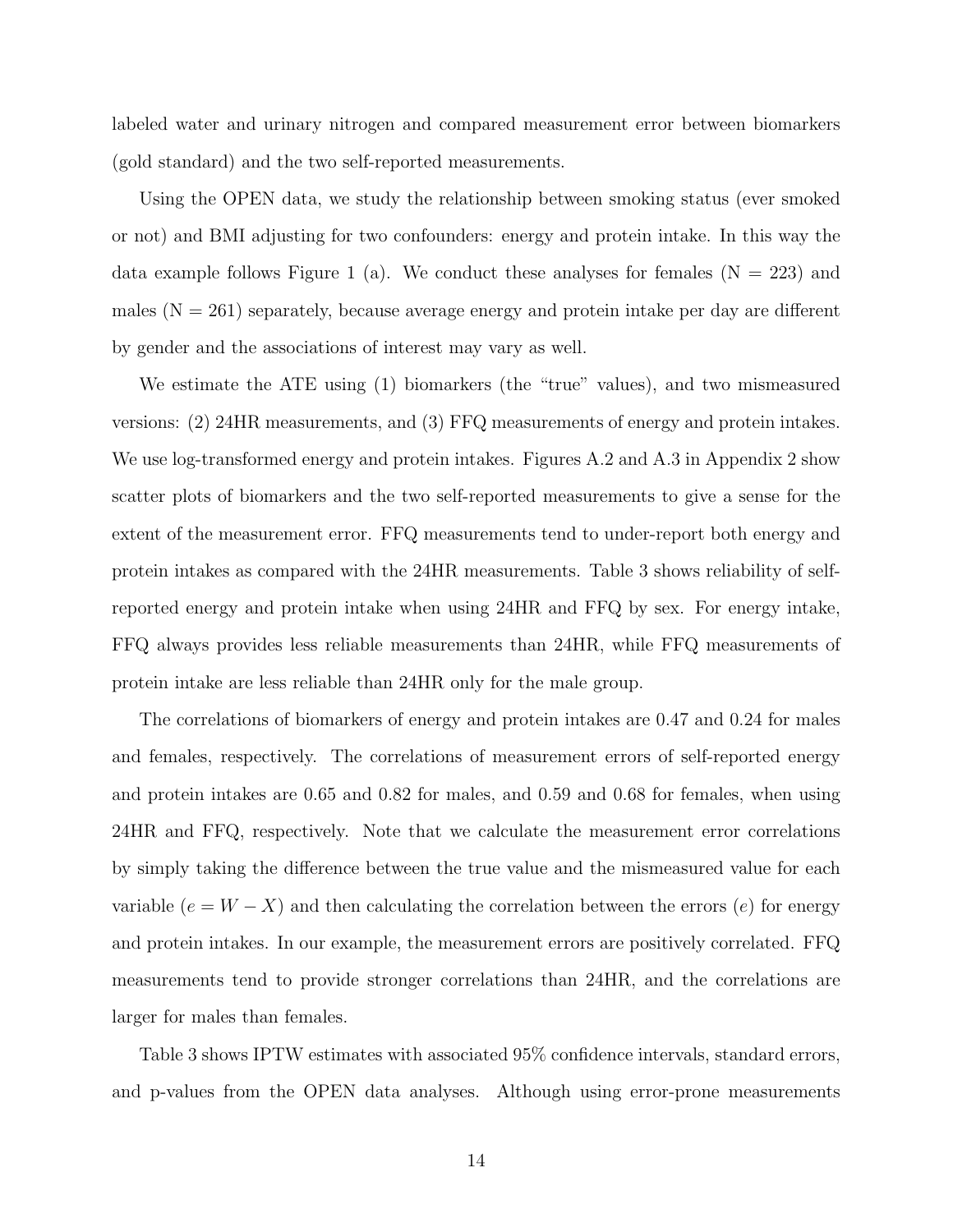(24HR and FFQ) does not alter significance levels, estimates based on these measurements are quite different from those estimated with the "true" biomarkers in some cases. The ATE estimates in both male and female subgroups based on 24HR and FFQ are almost twice the estimates based on biomarkers. In addition, p-values become marginally significant for the male subgroup. Ever smoked is associated with lower BMI among females, while the opposite is observed among ever smoked males, though none of all these results are statistically significant using the standard 0.05 threshold. As we expected, there are larger differences between  $\widehat{ATE}_{IPTW}$  using biomarker and self-reported measurements (i.e., more biased estimates) when using FFQ measurements because its measurement error correlation is slightly larger than the 24HR measurement error correlations for both males and females. DR estimates provide very similar results with slightly smaller standard errors (see Table A.1 in Appendix 2).

We also reported standardized mean differences (SMDs) of the two biomarkers after weighting to examine how much propensity score weights balance exposed and unexposed groups with respect to the true confounders. For example, the SMD of the energy intake biomarker is 0.149 between ever smoked and never smoked males when estimating propensity scores using 24HR measurements, while it is 0.007 when using the true biomarkers. Overall, the balance of biomarkers between exposed and unexposed groups is poor when using selfreported measurements.

### 5 Discussion

In this paper, we investigate the impact of multiple error-prone covariates on the performance of propensity score-based causal effect estimators. Our simulation studies show that correlation between true covariates yields lower bias and MSE in ATE estimates even when mismeasured covariates are used, but that correlation between the measurement errors induces additional bias. As expected, we find that it is crucial that true confounders (variables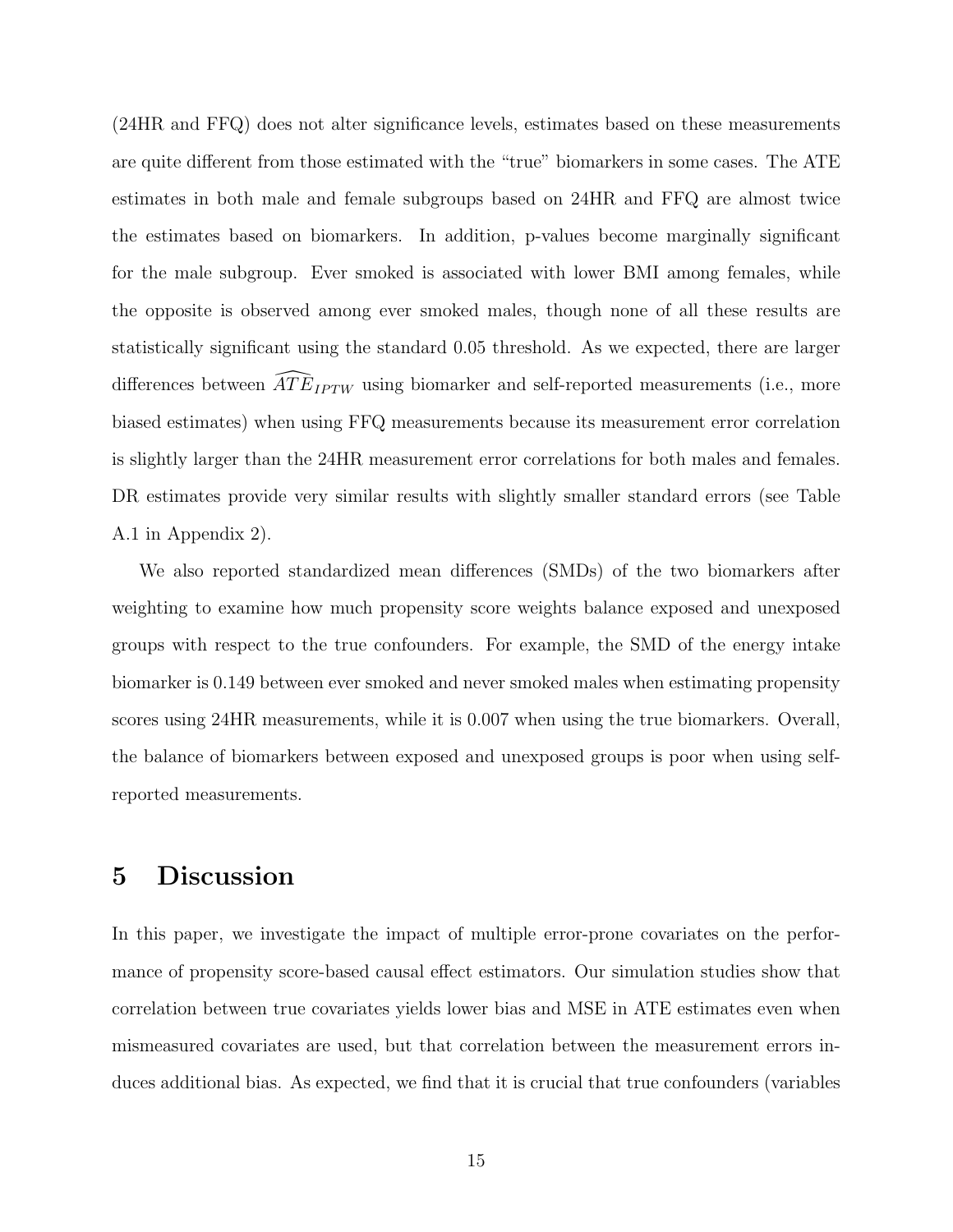associated with treatment and outcome) are measured without error to obtain unbiased estimates. However, when this is not feasible, including other correctly measured covariates that are correlated with the confounder can help reduce bias. This is likely related to the idea of auxiliary variables in multiple imputation (Collins et al., 2001). In addition, Rubin and Thomas (1996) concluded that it is beneficial in terms of MSE to include covariates related to outcome, but not the treatment assignment. So covariates that are only related to the treatment should not be included in the model. However, in the context of measurement error, if a covariate only related to the treatment is correlated with confounders and the confounders are measured with error, then including the covariate helps to reduce bias and MSE. We illustrate the behavior of multiple error-prone covariates using real data. In the data analysis, using mismeasured covariates did not change the significance level of ATE estimates, but the point estimates sometimes changed dramatically. As such, mismeasured covariates could alter the significance level in different datasets.

An additional innovation of this work is the introduction and use of the concept of total confounding in our simulation studies. This was crucial in our setting with correlation between covariates to isolate changes in performance due to changes in the correlation. For example, when we set the same  $\alpha$  and  $\beta$  values across all  $\rho^x$  settings, we always observe increasing bias as  $\rho^x$  increases. This is not a fair comparison of the role of  $\rho^x$  in the measurement error context because larger  $\rho^x$  creates more confounding. We want to show the beneficial role of  $\rho^x$  given a fixed amount of confounding; controlling the total confounding allows us to do so.

In our simulation studies, we only consider positive values for all parameters and the same coefficient for all covariates to find a clear trend of bias, MSE, and coverage probability. However, this is not realistic when there are many covariates in practice. We can change the sign of one covariate to have all positive coefficient when there are only two covariates, but this is also not realistic. That is, even though there are many mismeasured covariates but the resulting bias could be very small because some biases from individual covariates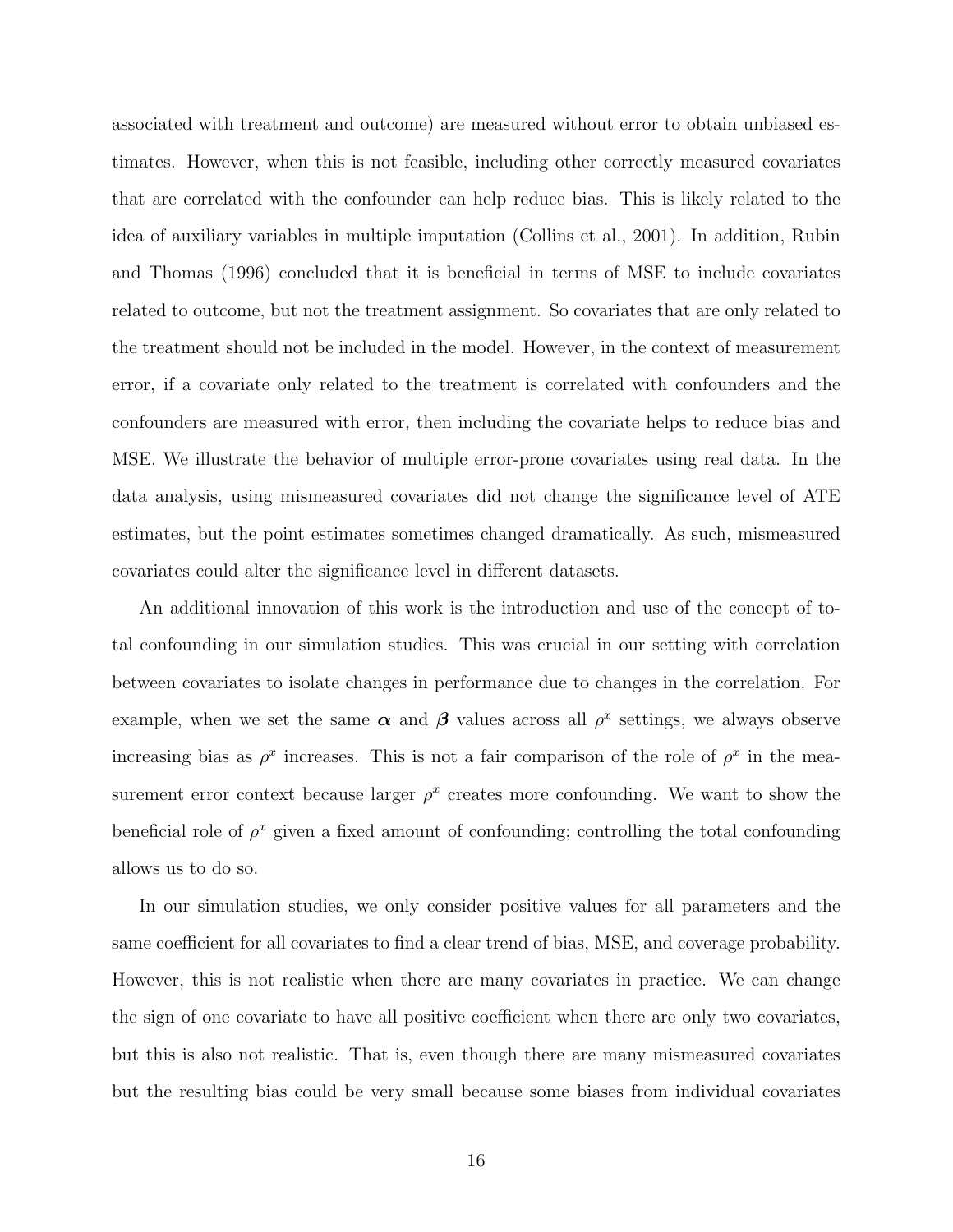can be canceled out. This is a known issue in causal inference and Steiner and Kim (2016) show some situations where a mismeasured confounder can remove more bias than correctly measured one based on the different coefficient size for covariates.

Comparing IPTW and DR estimators, our simulation studies show that they perform similarly in terms of bias and MSE. This is expected because we do not consider model misspscification in this paper. However, IPTW tends to provide a bit wider 95% confidence intervals than DR resulting in over coverage. Even when correctly measured covariates are included, DR provides coverage probabilities around 0.95 while IPTW provides coverage probabilities close to 1. This is because an underfitting linear model (IPTW in our case) usually leads to overestimation of the standard error of the estimate resulting in a wide confidence interval.

As shown, measurement error in multiple covariates can have important implications for causal effect estimation. However, this topic has not been of much attention in causal inference. Future work should develop statistical methods to handle measurement error in multiple covariates. Furthermore, we need more work considering complex yet practical and realistic measurement error structures such as differential measurement error in multiple covariates.

## Acknowledgment

Drs. Hong and Stuart were supported by the National Institute of Mental Health (R01MH099010; PI to E.A.S.), and Dr. Siddique and Mr. Aaby were funded by the National Heart, Lung, and Blood Institute (R01HL127491; PI to J.S).

## References

Collins LM, Schafer JL, and Kam CM. A comparison of inclusive and restrictive strategies in modern missing data procedures. Psychological Methods 2001;6: 330–351.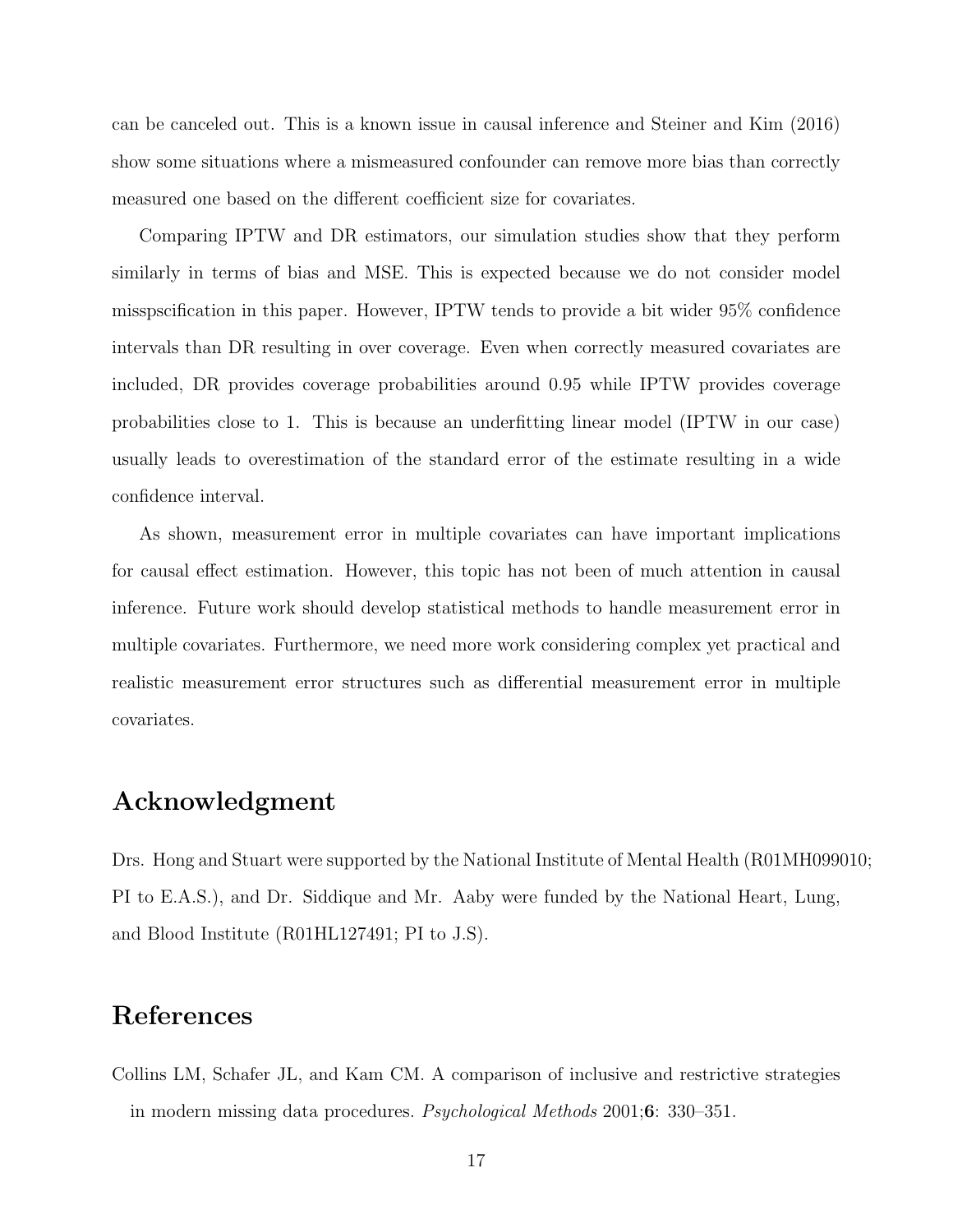- Fewell Z, Smith GD, and Sterne JA. The impact of residual and unmeasured confounding in epidemiologic studies: a simulation study. American Journal of Epidemiology  $2007;166$ : 646–655.
- Hong H, Rudolph K, and Stuart EA. Bayesian approach for addressing differential covariate measurement error in propensity score methods. Psychometrika 2016;doi:10.1007/s11336- 016-9533-x.
- Horvitz DG and Thompson DJ. A generalization of sampling without replacement from a finite universe. Journal of the American Statistical Association 1952;47: 663-685.
- McCaffrey DF, Lockwood JR, and Setodji CM. Inverse probability weighting with errorprone covariates. Biometrika 2013a;ast022.
- McCaffrey DF, Griffin BA, Almirall D, Slaughter ME, Ramchand R, and Burgette LF. A tutorial on propensity score estimation for multiple treatments using generalized boosted models. *Statistics in Medicine* 2013b;**32**: 3388-3414.
- Pingel R and Waernbaum I. Correlation and efficiency of propensity score-based estimators for average causal effects. Communications in Statistics-Simulation and Computation 2016;30: 1-21.
- Robins J, Sued M, Lei-Gomez Q, and Rotnitzky A. Comment: Performance of doublerobust estimators when "inverse probability" weights are highly variable. *Statistical Sci*ence 2007;22: 544–559.
- Rosenbaum PR and Rubin DB. The central role of the propensity score in observational studies for causal effects. Biometrika 1983;70: 41–55.
- Rubin DB. Estimating causal effects of treatments in randomized and nonrandomized studies. Journal of educational Psychology 1974;66: 688.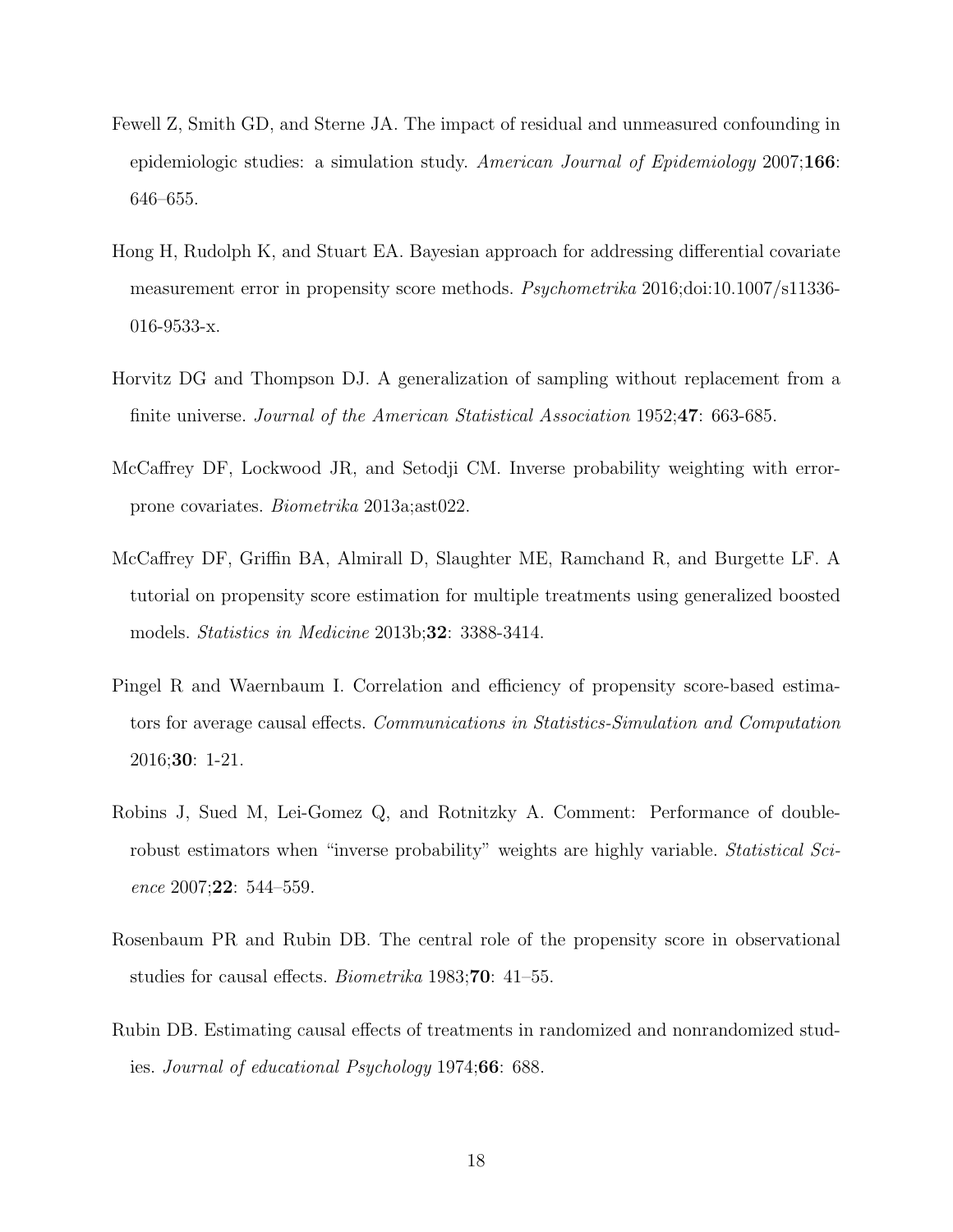- Rubin DB. Randomization analysis of experimental data: the Fisher randomization test comment. Journal of the American Statistical Association 1980;75: 591–593.
- Rubin DB and Thomas N. Matching using estimated propensity scores: relating theory to practice. Biometrics 1996;52: 249–264.
- Subar AF1, Kipnis V, Troiano RP, Midthune D, Schoeller DA, Bingham S, Sharbaugh CO, Trabulsi J, Runswick S, Ballard-Barbash R, Sunshine J, and Schatzkin A. Using intake biomarkers to evaluate the extent of dietary misreporting in a large sample of adults: the OPEN study. American Journal of Epidemiology 2003;158: 1–13.
- Steiner PM, Cook TD, and Shadish WR. On the importance of reliable covariate measurement in selection bias adjustments using propensity scores. Journal of Educational and Behavioral Statistics 2011;36: 213–236.
- Steiner PM and Kim Y. The mechanics of omitted variable bias: Bias amplification and cancellation of offsetting biases. Journal of Causal Inference 2016;4.
- Stuart EA. Matching methods for causal inference: A review and a look forward. Statistical science 2010;25: 1.
- Stürmer T, Schneeweiss S, Avorn J, and Glynn RJ. Adjusting effect estimates for unmeasured confounding with validation data using propensity score calibration. American journal of epidemiology 2005;162: 279–289.
- Webb-Vargas Y, Rudolph KE, Lenis D, Murakami P, and Stuart EA. Applying multiple imputation for external calibration to propensity score analysis. Statistical Methods in Medical Research 2015;0962280215588771.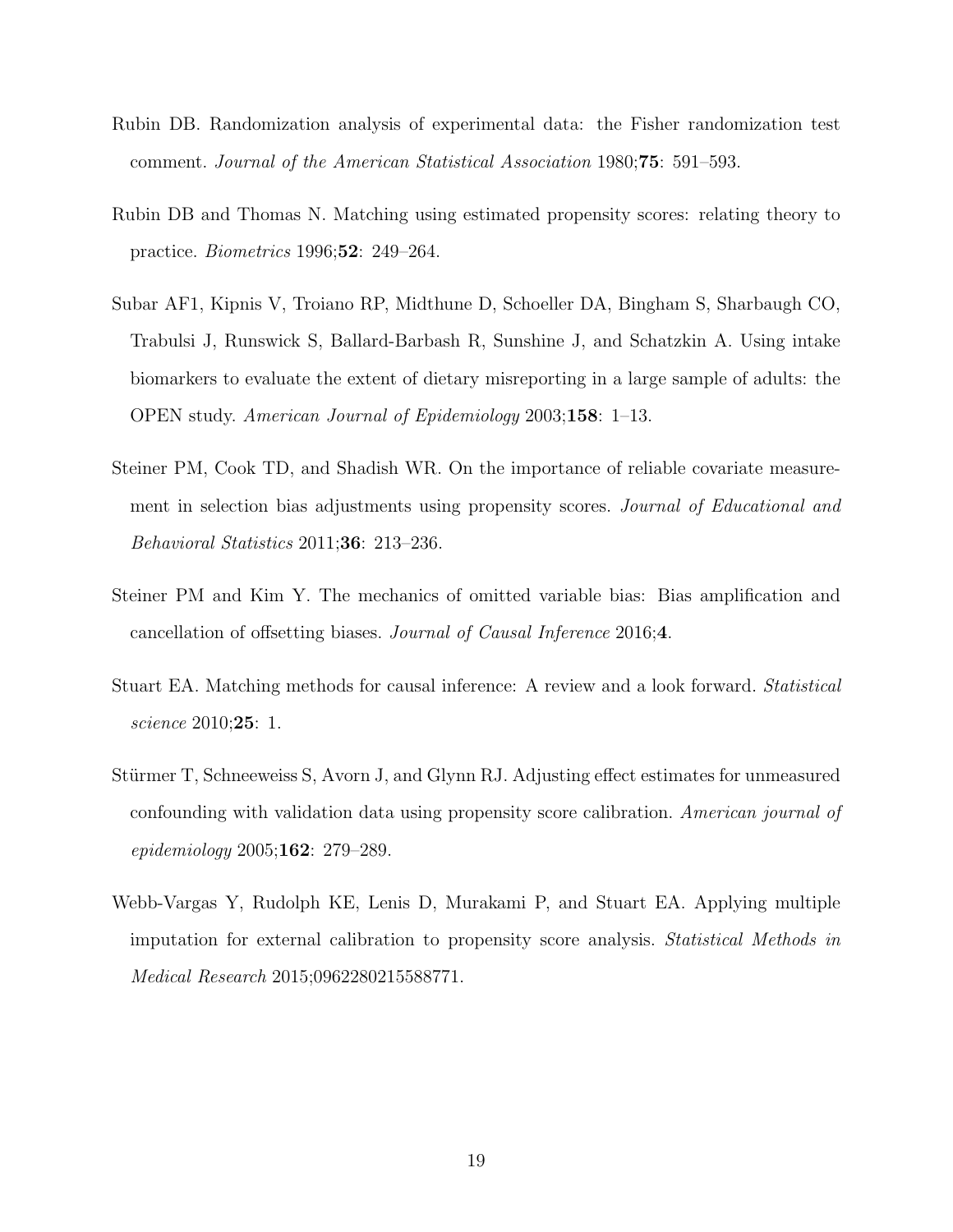

(a) Data structure for Simulation 1 (b) Data structure for Simulation 2

Figure 1: Data generating mechanism for simulation studies.  $X_p$  is the true covariates that are usually not observed in practice.  $W_p$  is assumed to be  $X_p + e_p$ .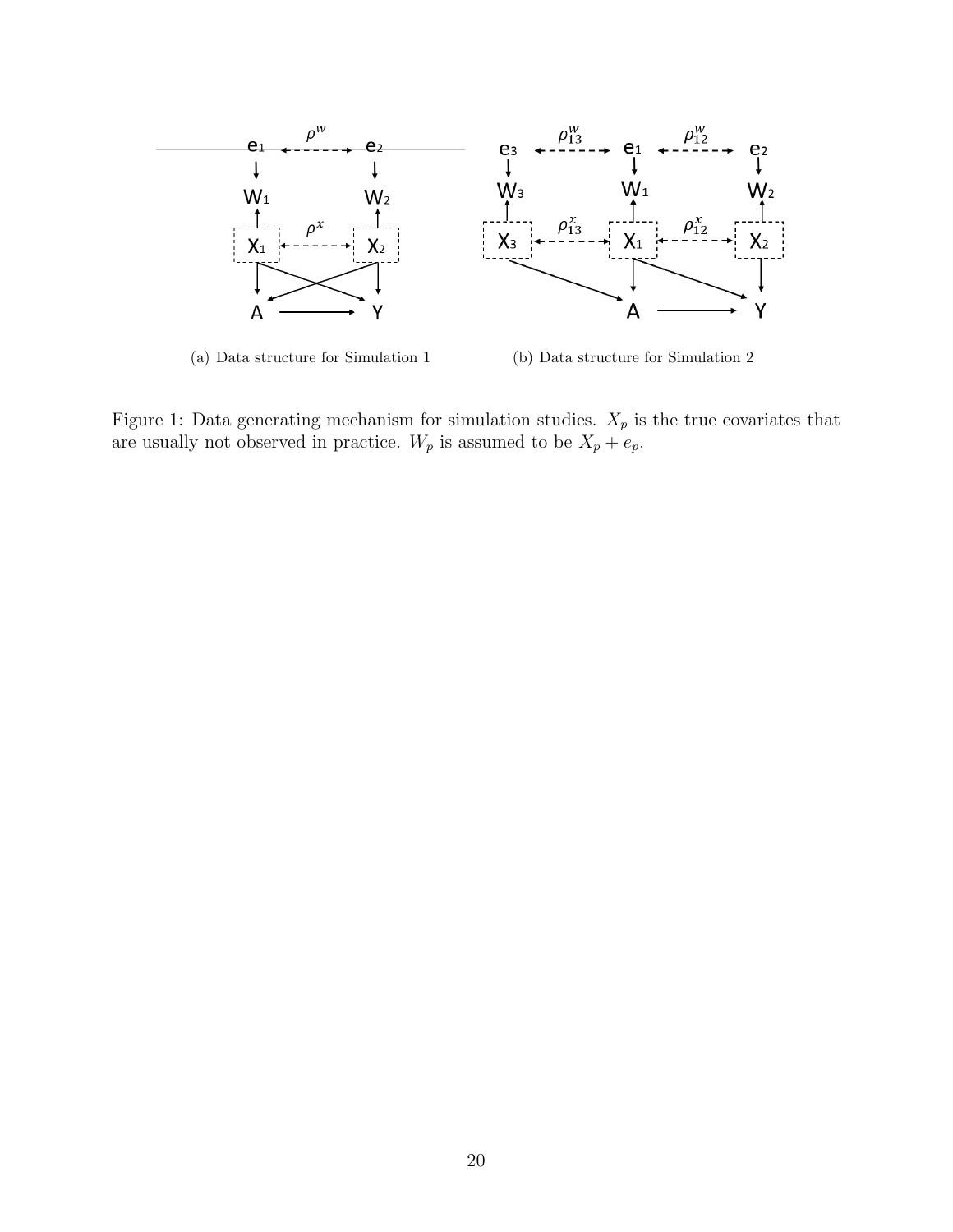| $\rho^x$ | $\alpha$                                             | $\beta$ | Total confounding |
|----------|------------------------------------------------------|---------|-------------------|
|          | $0.0 \quad (0, 0.569, 0.569) \quad 2 \quad (0,1,1)$  |         |                   |
|          | $0.3$ $(0, 0.423, 0.423)$ 2 $(0,1,1)$                |         |                   |
|          | $(0.6 \quad (0, 0.336, 0.336) \quad 2 \quad (0,1,1)$ |         |                   |
|          | $0.9$ $(0, 0.279, 0.279)$ 2 $(0,1,1)$                |         |                   |

Table 1: Parameter setup for Simulation 1.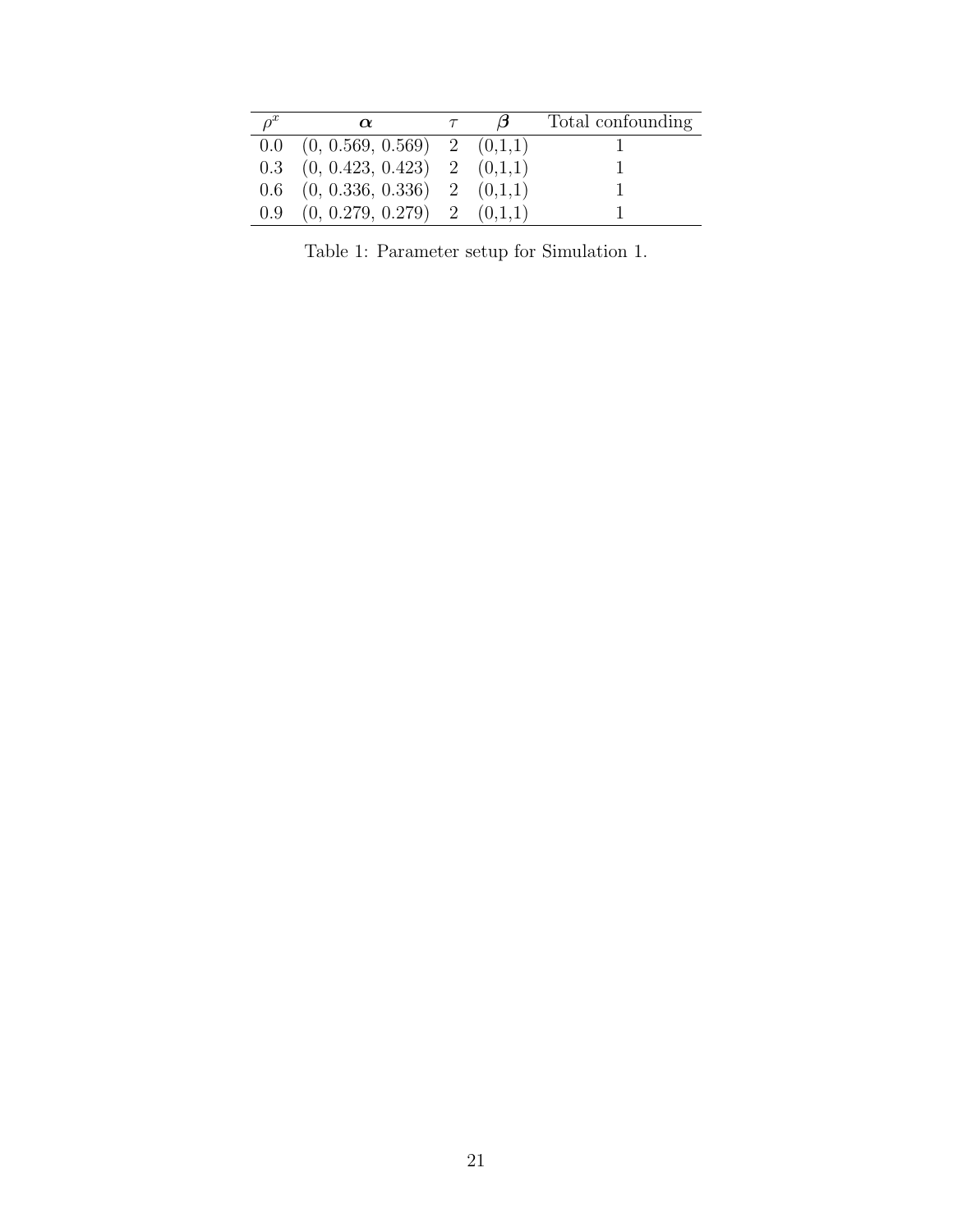

Figure 2: Simulation 1 results for IPTW and DR estimates when  $\rho^w = 0$ .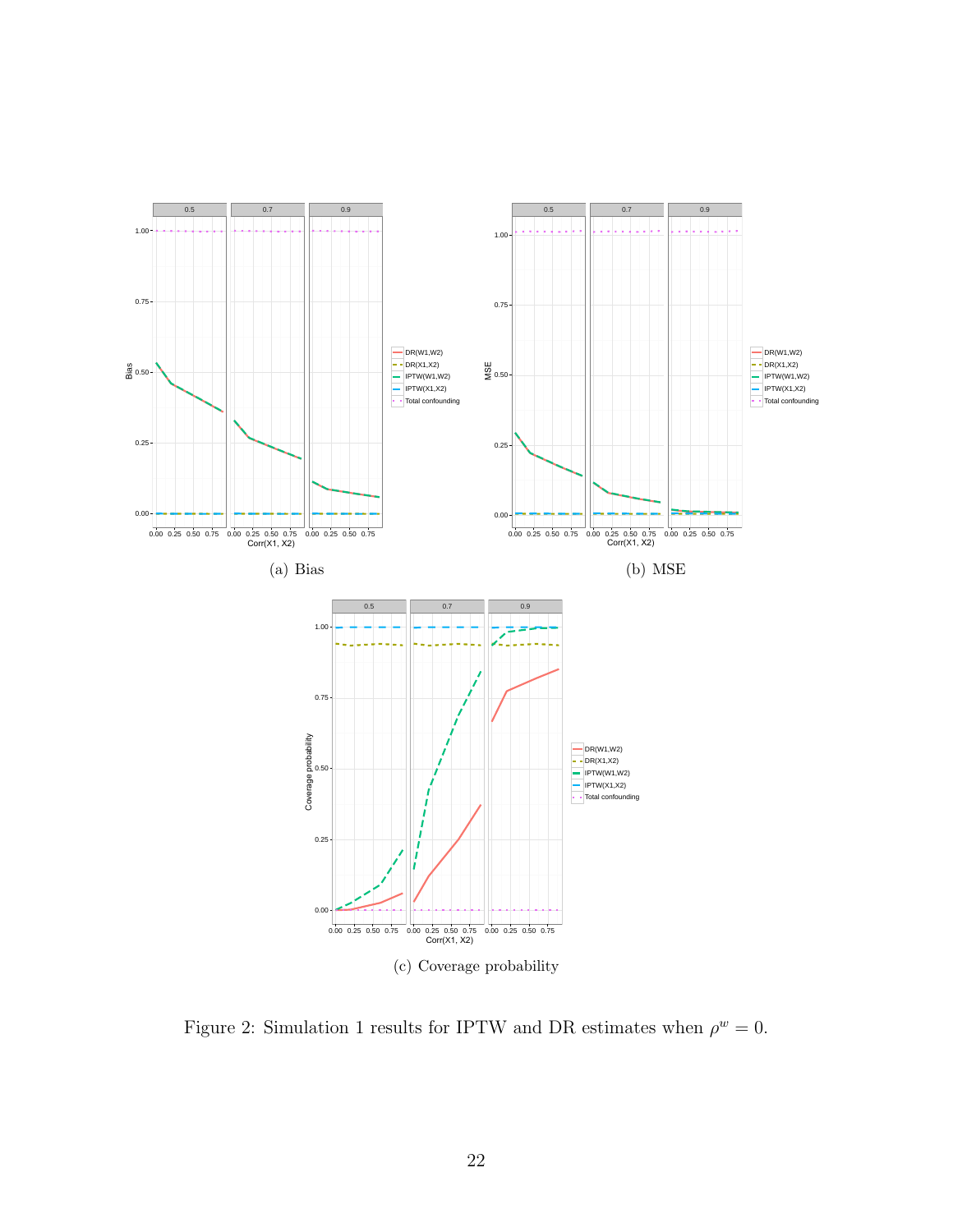



(c) Coverage probability

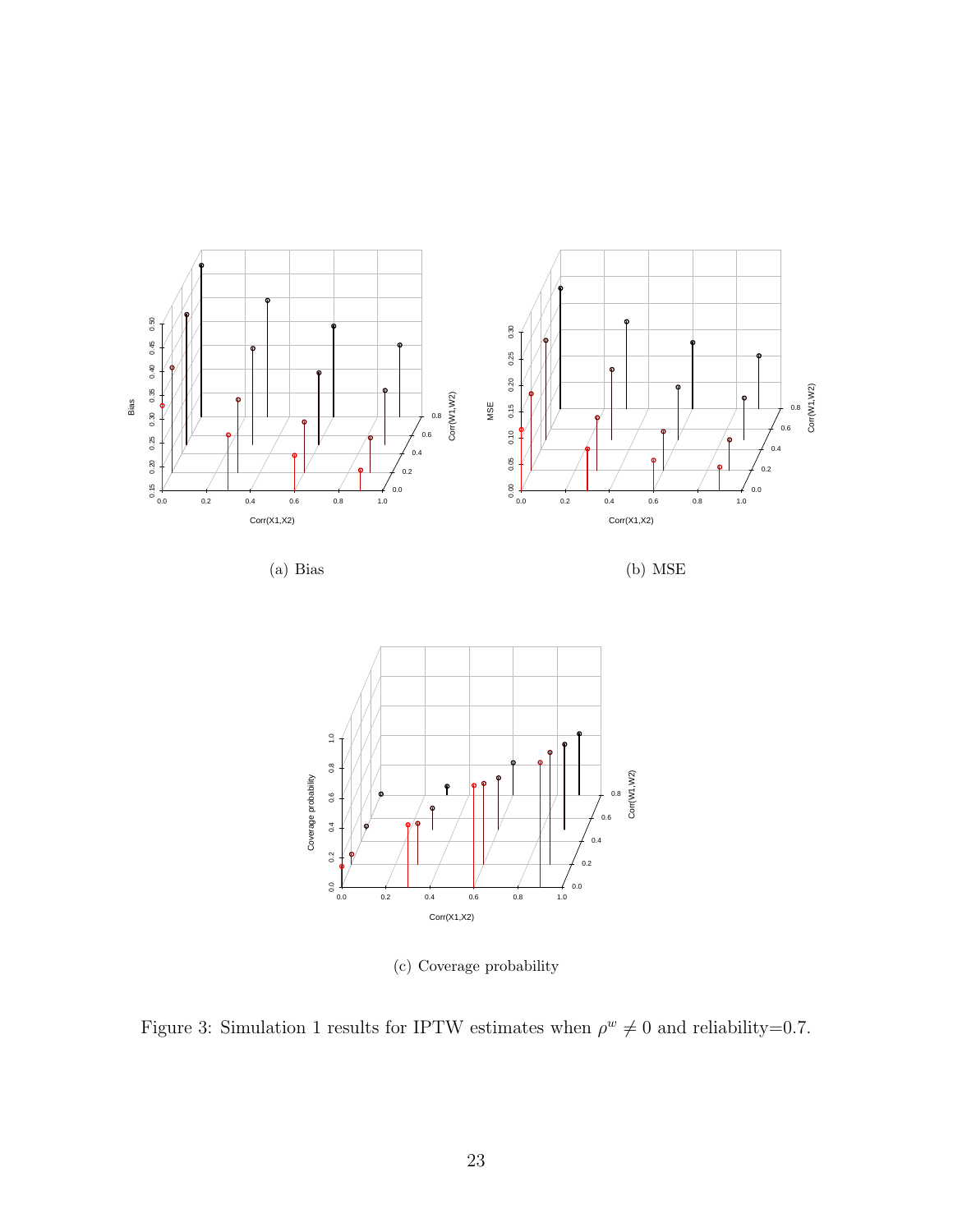

Figure 4: Simulation 2 results for IPTW estimates when  $\rho_{13}^x$ ,  $\rho_{12}^w$ , and  $\rho_{13}^w$  are zero. Three windows are for reliability 0.5, 0.7, or 0.9.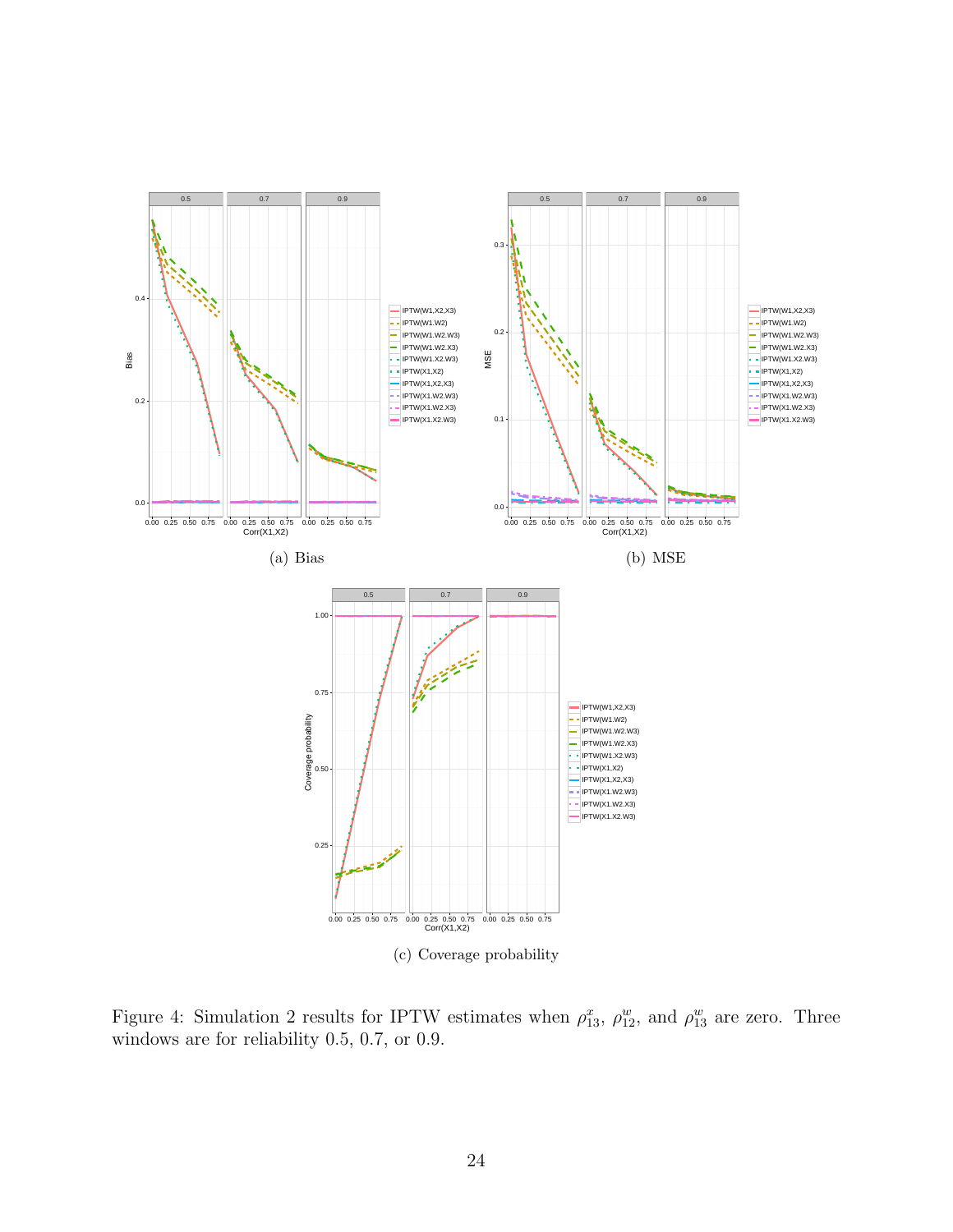

Figure 5: Simulation 2 results for IPTW estimates when  $\rho_{12}^x$ ,  $\rho_{12}^w$ , and  $\rho_{13}^w$  are zero. Three windows are for reliability 0.5, 0.7, or 0.9.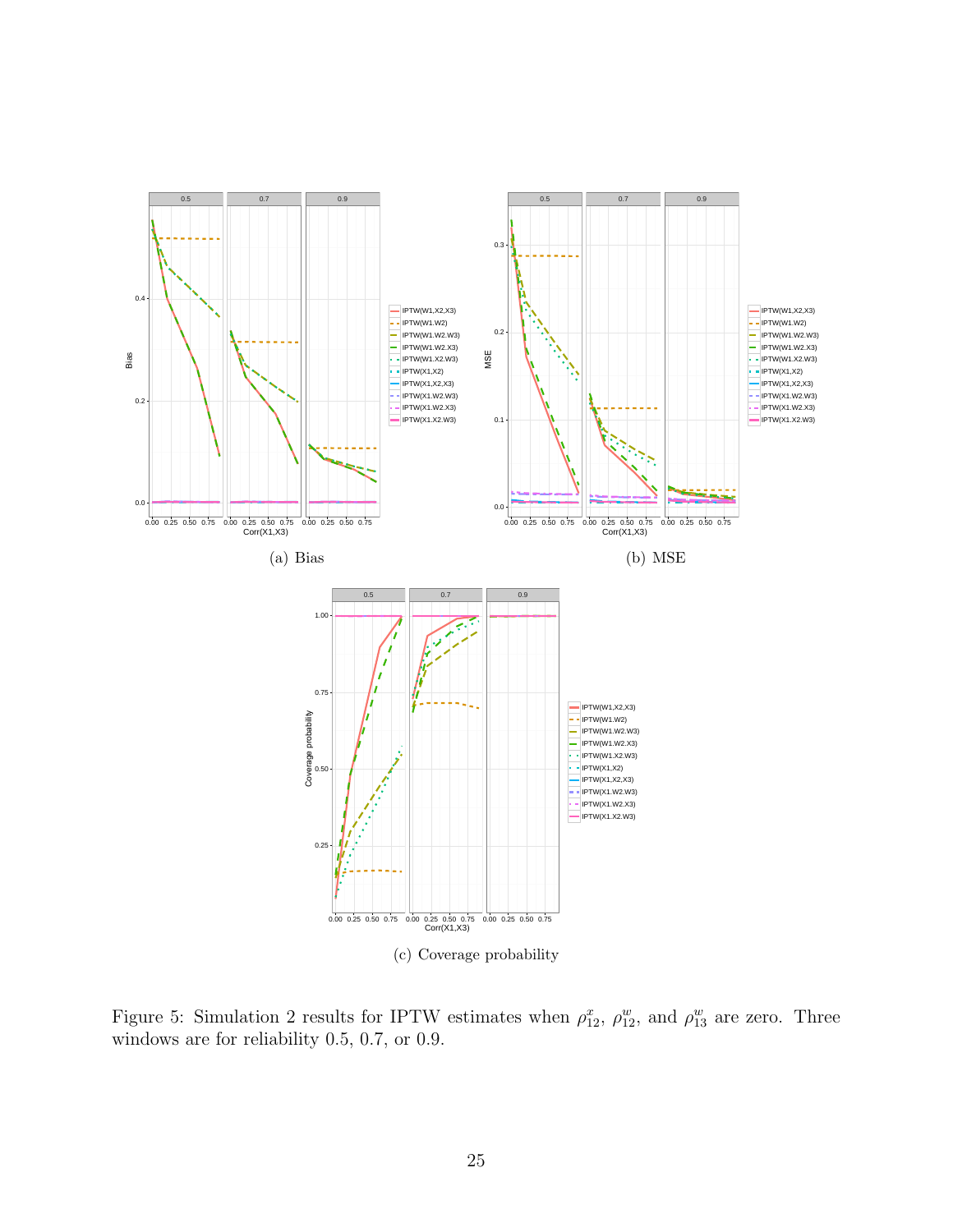| $\rho_{12}^x$  | $\rho_{13}^x$ | $\alpha$             |                     | Total confounding |
|----------------|---------------|----------------------|---------------------|-------------------|
| 0.0            | $\theta$      | (0, 0.575, 0, 0.575) | (0,2,2,2,0)         |                   |
| 0.3            |               | (0, 0.575, 0, 0.575) | (0,2,1.538,1.538,0) |                   |
| 0.6            |               | (0, 0.575, 0, 0.575) | (0,2,1.248,1.248,0) |                   |
| 0.9            |               | (0, 0.575, 0, 0.575) | (0,2,1.05,1.05,0)   |                   |
| $\overline{0}$ | 0.0           | (0, 0.575, 0, 0.575) | (0,2,2,2,0)         |                   |
| $\Omega$       | 0.3           | (0, 0.427, 0, 0.427) | (0,2,2,2,0)         |                   |
| $\Omega$       | 0.6           | (0, 0.34, 0, 0.34)   | (0,2,2,2,0)         |                   |
| $\Omega$       | 0.9           | (0, 0.283, 0, 0.283) | (0,2,2,2,0)         |                   |

Table 2: Parameter setup for Simulation 2.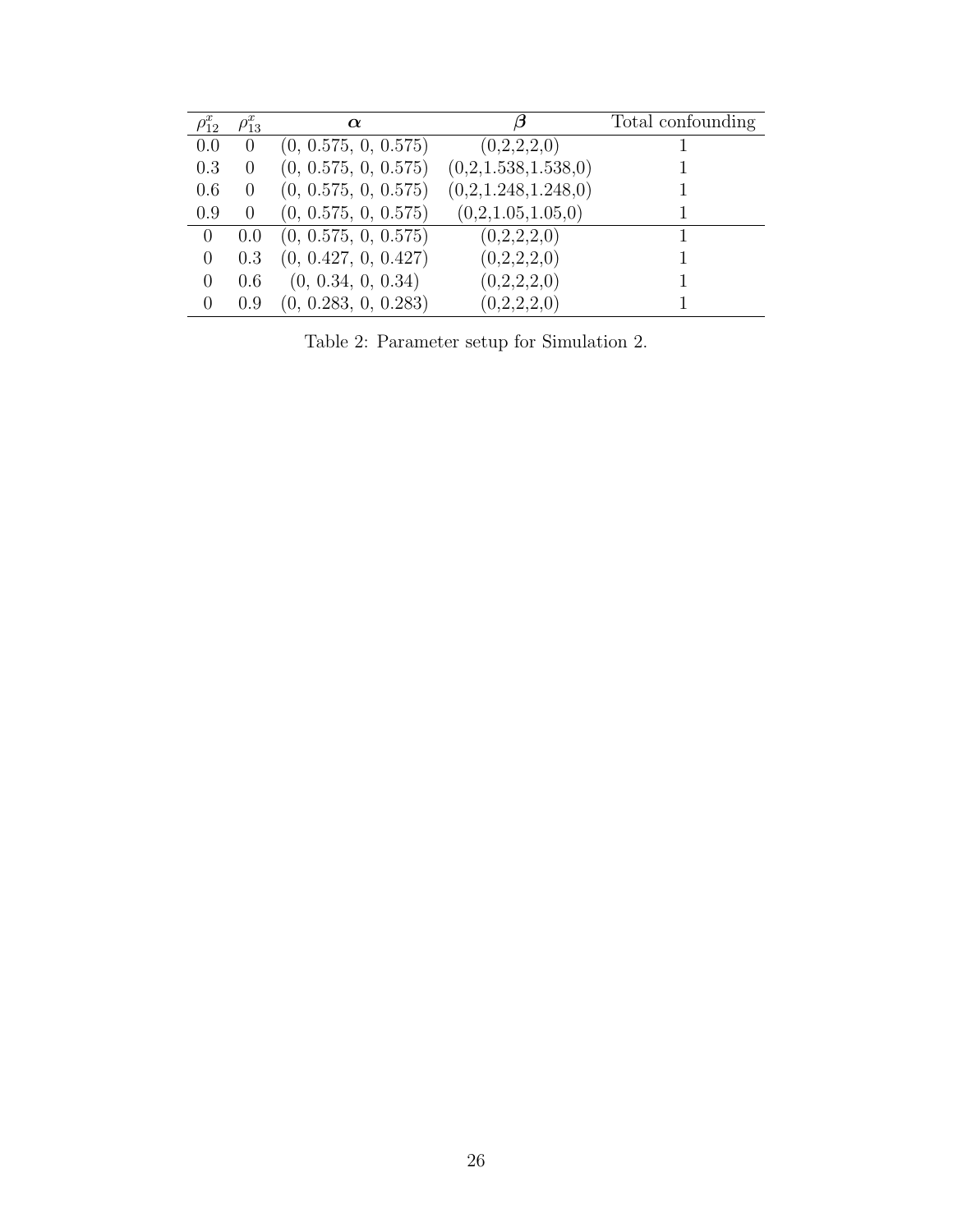| <b>Sex</b> | Measurement | Reliability |         | $\widehat{ATE}_{IPTW}$ (95% CI) | SE    |       | P-value SMD of biomarker |          |
|------------|-------------|-------------|---------|---------------------------------|-------|-------|--------------------------|----------|
|            |             | Energy      | Protein |                                 |       |       | Energy                   | Protein  |
| Males      | Biomarker   |             |         | $0.566$ ( $-0.743$ , $1.875$ )  | 0.668 | 0.398 | 0.007                    | $-0.007$ |
|            | 24HR        | 0.30        | 0.49    | $1.032$ ( $-0.114$ , $2.178$ )  | 0.585 | 0.079 | 0.149                    | $-0.011$ |
|            | <b>FFO</b>  | 0.18        | 0.36    | $1.082$ ( $-0.052$ , $2.216$ )  | 0.579 | 0.063 | 0.130                    | $-0.021$ |
| Females    | Biomarker   |             |         | $-0.478$ $(-2.269, 1.313)$      | 0.914 | 0.602 | $-0.001$                 | 0.000    |
|            | 24HR        | 0.22        | 0.42    | $-0.787$ $(-2.313, 0.738)$      | 0.779 | 0.313 | $-0.126$                 | 0.043    |
|            | FFQ.        | 0.18        | 0.43    | $-0.880$ $(-2.389, 0.629)$      | 0.77  | 0.254 | $-0.144$                 | 0.053    |

Table 3: IPTW estimates from OPEN data analyses.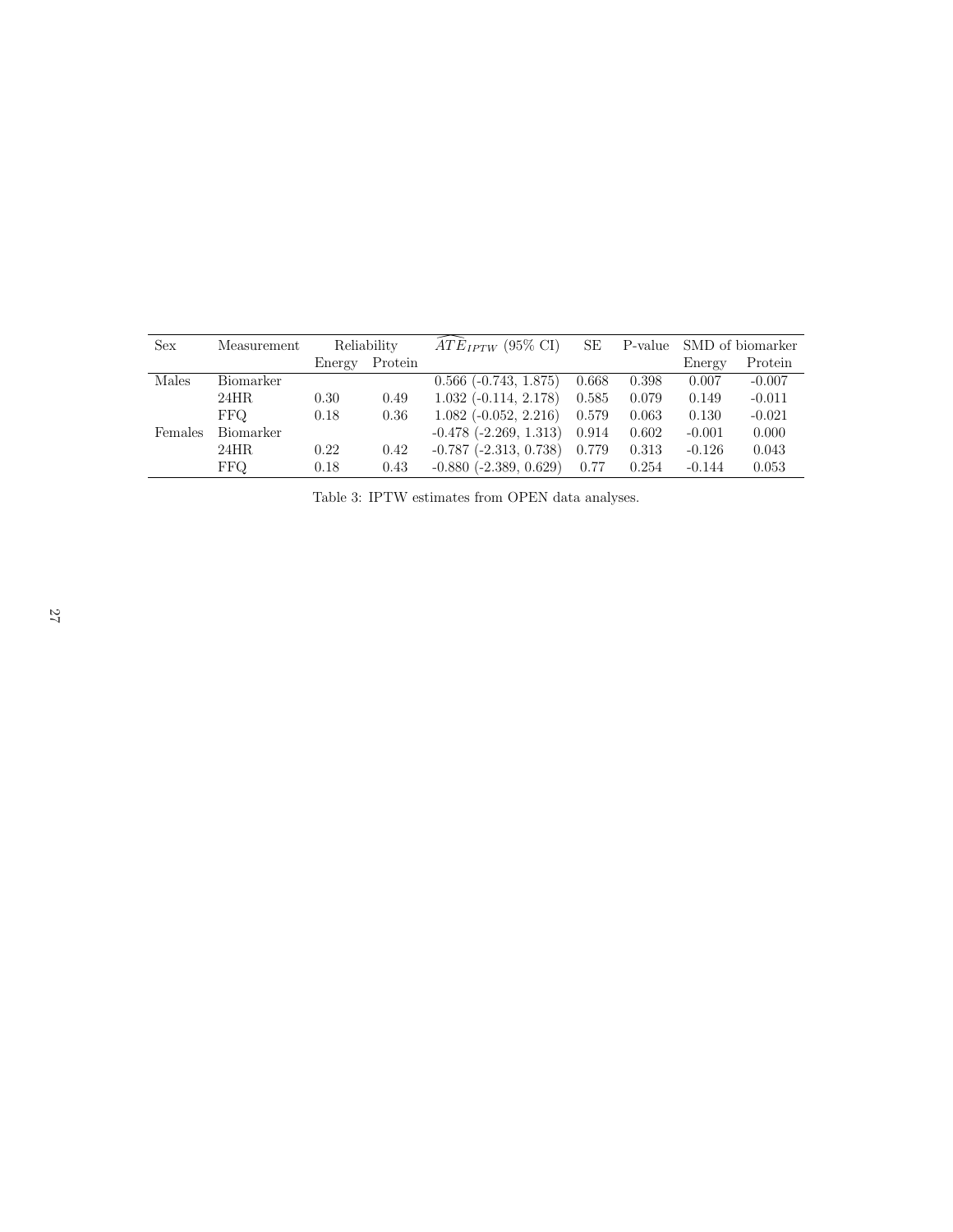## Appendix for "Propensity score-based estimators with multiple error-prone covariates"

Hwanhee Hong, David A. Aaby, Juned Siddique, and Elizabeth A. Stuart

### 1 Appendix 1. Total Confounding

In our first simulation study, the true outcome model is

$$
Y = \tau A + \beta_1 X_1 + \beta_2 X_2 + \epsilon. \tag{A.1}
$$

Here, we assume the intercept is zero without loss of generality. If I omit  $X_1$  and  $X_2$ , the model is rewritten as

$$
Y = \tau^* A + \epsilon^*.
$$
 (A.2)

The estimated  $\tau^*$  under (A.2) is

$$
\hat{\tau^*} = (A^T A)^{-1} A^T Y. \tag{A.3}
$$

To calculate the bias of  $\hat{\tau}^*$  under the true outcome model (A.1), let's first plug in (A.1) to (A.3).

$$
\hat{\tau}^* = (A^T A)^{-1} A^T Y
$$
  
=  $(A^T A)^{-1} A^T (\tau A + \beta_1 X_1 + \beta_2 X_2 + \epsilon)$   
=  $(A^T A)^{-1} A^T A \tau + (A^T A)^{-1} A^T X_1 \beta_1 + (A^T A)^{-1} A^T X_2 \beta_2 + (A^T A)^{-1} A^T \epsilon$ 

Then,

$$
E(\hat{\tau^*} | A) = \tau + (A^T A)^{-1} E(A^T X_1 | A) \beta_1 + (A^T A)^{-1} E(A^T X_2 | A) \beta_2
$$
  
=  $\tau + bias$ .

We define this bias as our total confounding. We can rewrite  $(A^T A)^{-1} E(A^T X_1 | A) = E(X_1 | A)$ 1) –  $E(X_1 | A = 0)$  because the left hand side is the estimated coefficient of a regression model of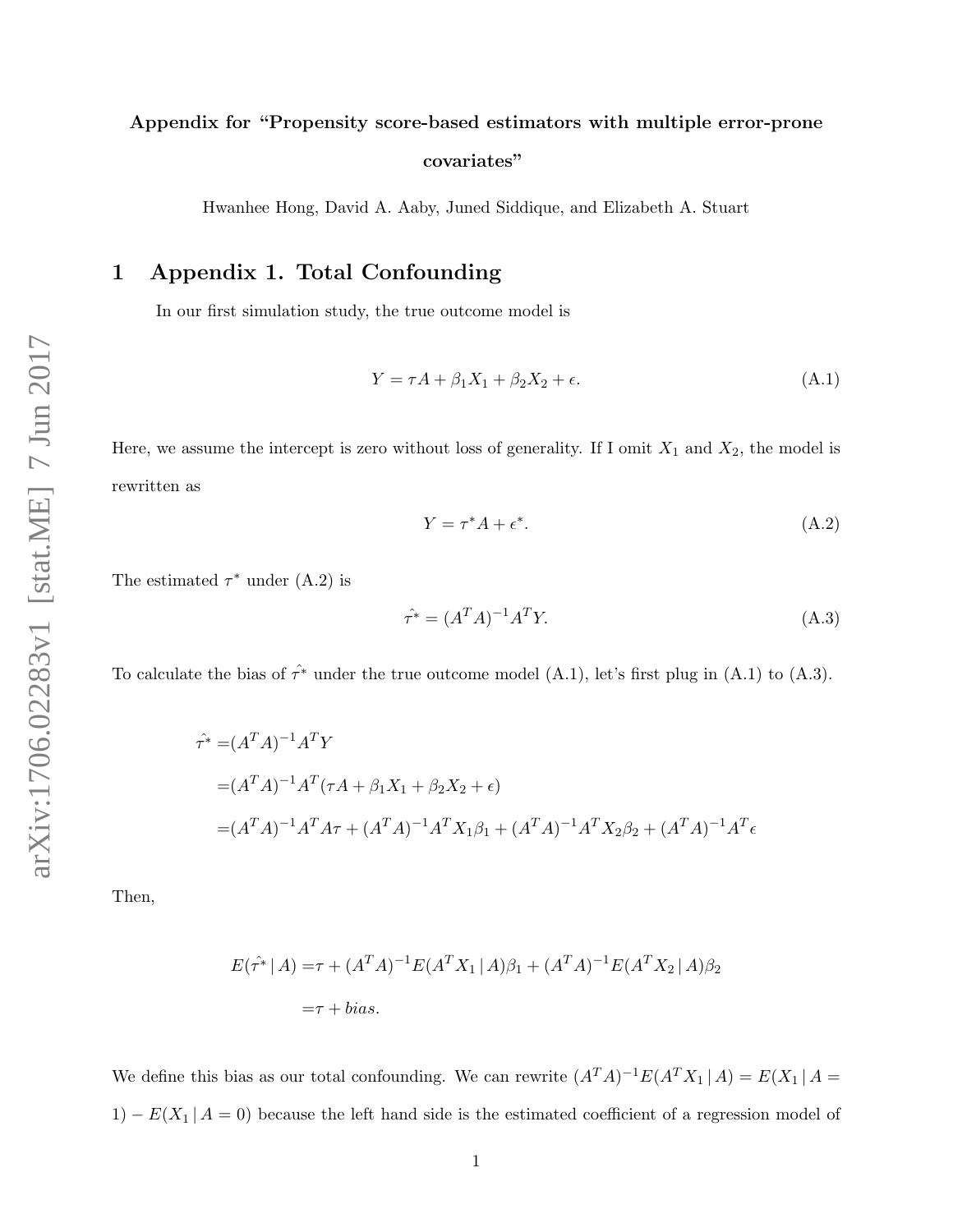$X_1 \sim A$ . Then, the total confounding can be rewritten as

$$
\beta_1[E(X_1 | A = 1) - E(X_1 | A = 0)] + \beta_2[E(X_2 | A = 1) - E(X_2 | A = 0)].
$$

## 2 Appendix 2. Additional results

| Sex     | Measurement | $\widehat{ATE}_{DR}$ (95% CI)  | SE.   | P-value |
|---------|-------------|--------------------------------|-------|---------|
| Males   | Biomarker   | $0.553$ ( $-0.538$ , $1.645$ ) | 0.557 | 0.322   |
|         | 24HR        | $1.03$ ( $-0.106$ , $2.166$ )  | 0.58  | 0.077   |
|         | FFQ.        | $1.084$ ( $-0.038$ , $2.207$ ) | 0.573 | 0.059   |
| Females | Biomarker   | $-0.476$ $(-1.951, 0.999)$     | 0.752 | 0.528   |
|         | 24HR        | $-0.787$ $(-2.311, 0.737)$     | 0.777 | 0.313   |
|         | FFQ.        | $-0.872$ $(-2.354, 0.611)$     | 0.756 | 0.25    |

Table A.1: DR estimates from OPEN data analyses. Reliabilities and SMDs of biomarkers are omitted because they are the same as in Table 3 in the main manuscript.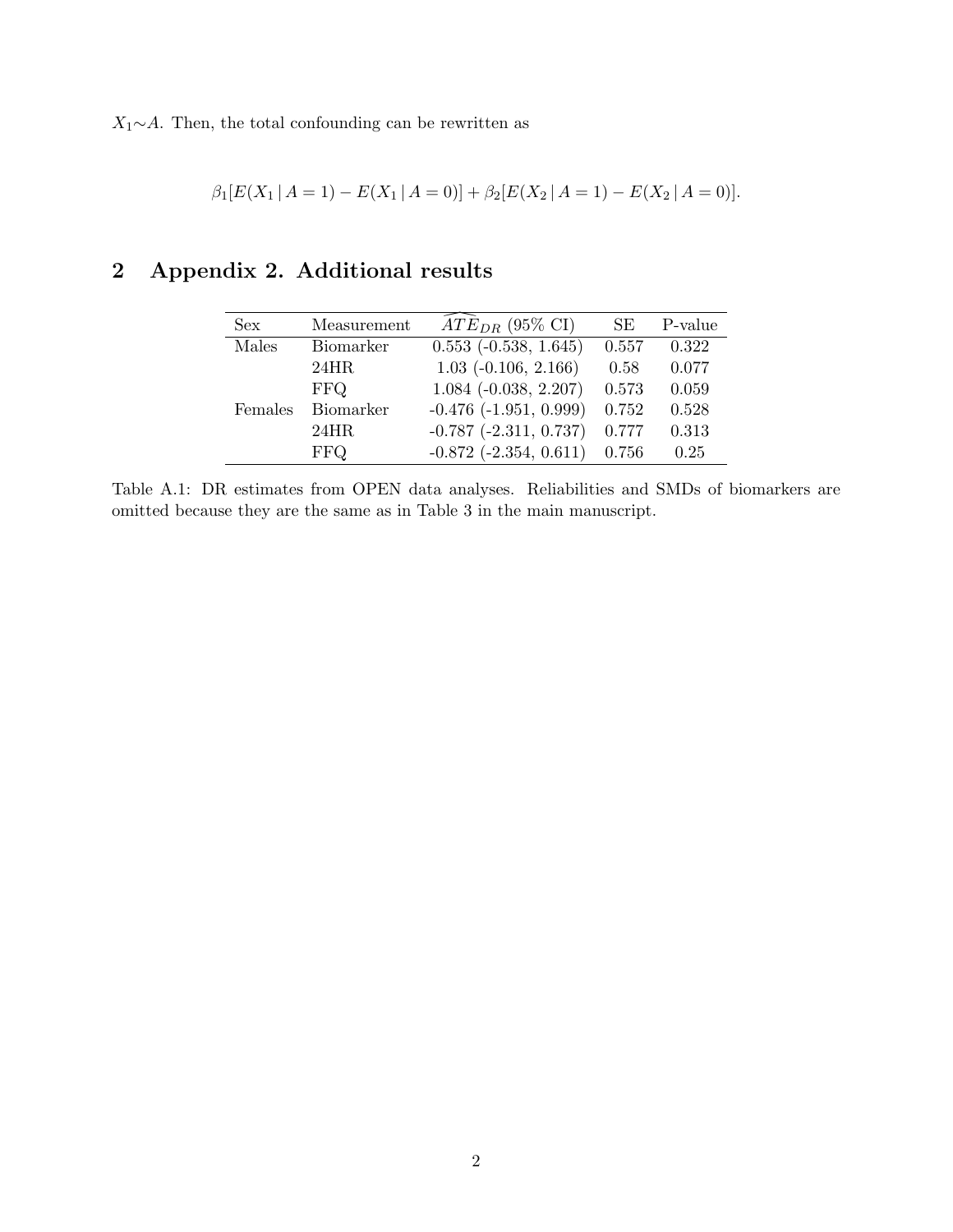

Figure A.1: Bias of the IPTW estimator in Simulation 1 when data are generated using negative values for  $\rho^x$  and  $\alpha$ . We vary  $\beta$  for this plots to have the same total confounding across all settings.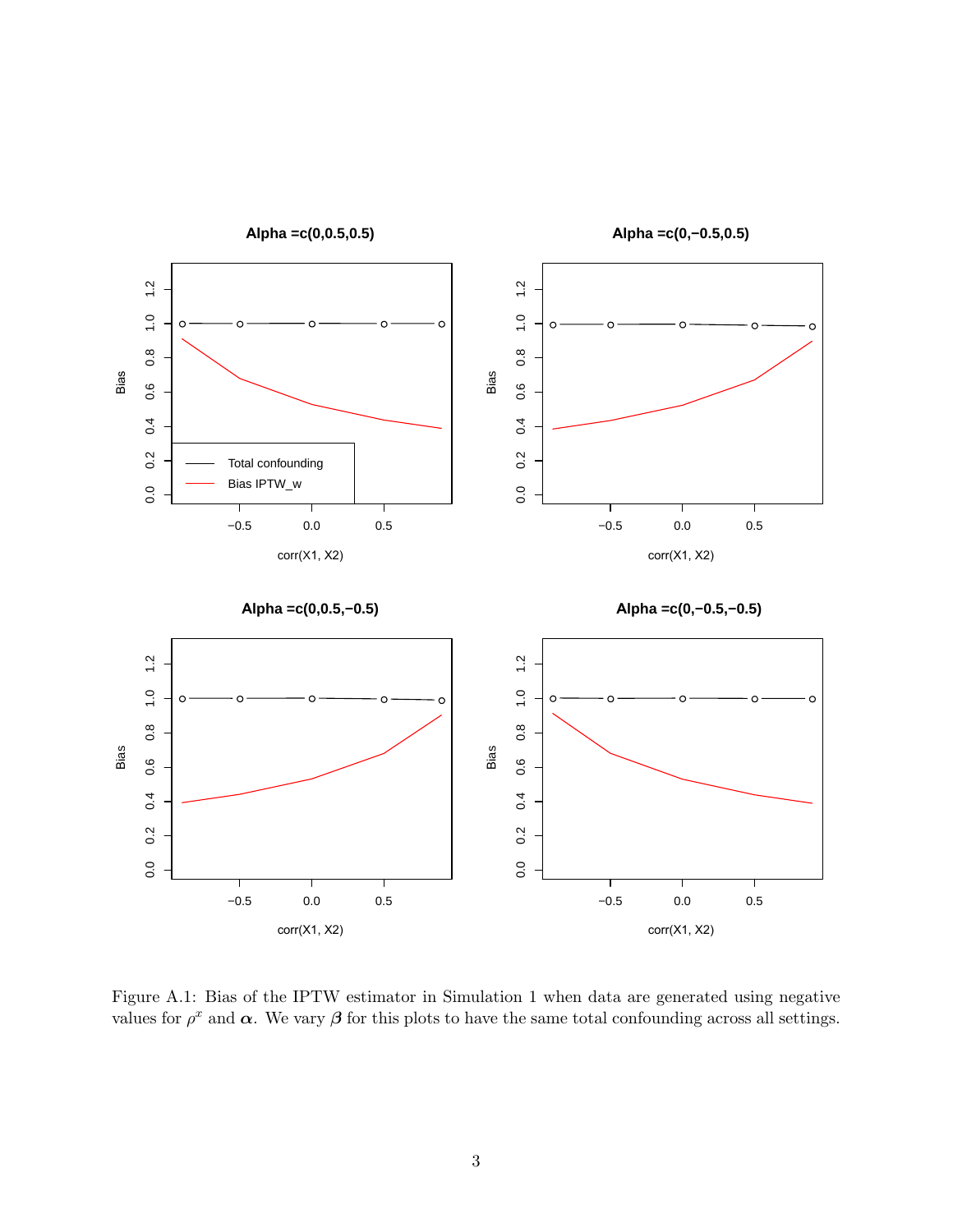

Figure A.2: Scatter plots of biomarker and 24HR measurement of energy and protein intakes with 45-degree dashed lines among (a) males and (b) females.